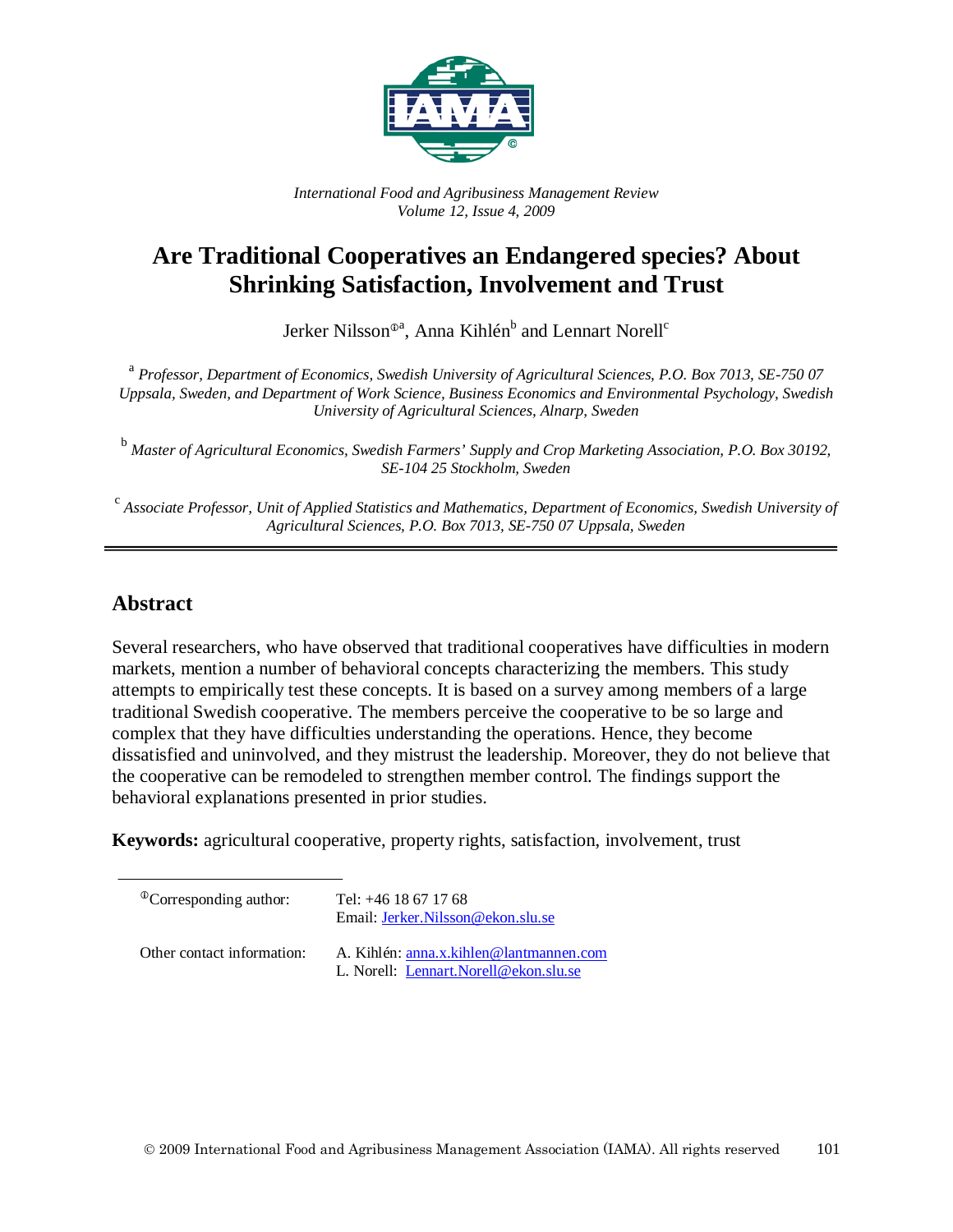### **Introduction**

During the last decades many traditionally organized agricultural cooperatives in the western economies have undergone profound changes. Some have transformed into another cooperative organizational model, for example by introducing individual ownership by the members (Nilsson & Ohlsson, 2007). Others have disappeared due to mergers or acquisitions (Chaddad and Cook, 2007; van der Krogt, Nilsson and Høst, 2007). A number of bankruptcies have taken place, not the least in North America (Lang, 2006). Some cooperatives have sold a part of their business activities to investors, thus getting a hybrid type of cooperative (van Bekkum and Bijman, 2006). Still others have converted into investor-owned firms (IOFs).

Most cooperatives are still traditionally organized. This implies a high degree of collectivism. A large share of the equity is unallocated capital, built up from retained profits over the years. The control is by the principle of one member – one vote. Equal treatment of the members is essential (Nilsson, 2001). This study concerns traditional agricultural cooperatives in industrialized countries. Many other cooperative structures exist, involving individualized ownership and external co-owners, proportional voting, differentiated member treatment, etc. (Kyriakopoulos, 2000; van Bekkum, 2001).

The problems that many traditional cooperatives have had during the last few decades are most likely to be due to some new structural factors in the business environments. These changes may have forced the cooperatives to adapt in ways that they are not built to handle.

This study attempts to explore some of these factors, focusing on member behavior variables. Hence, the aim of this study is to explore how the members behave in relation to a large, traditionally organized cooperative that is adapting to intensified competition.

The article is organized as follows. The next section comprises a presentation of the theoretical framework, focusing on some studies, which claim that large traditional cooperatives will have difficulties when competition becomes very severe. This account results in a few hypotheses. The methodological bases, including data collection and measures, are explained in the subsequent section. The following section presents results and a discussion, while the last section encompasses conclusions and implications of the study.

## **Theoretical Framework**

#### *Explanations to the Demise of Traditional Cooperatives*

The problems of traditional cooperatives have caught the interest of many researchers. Some of these studies are presented here. These are selected as they have fundamentally different theoretical bases. Table 1 provides an overview.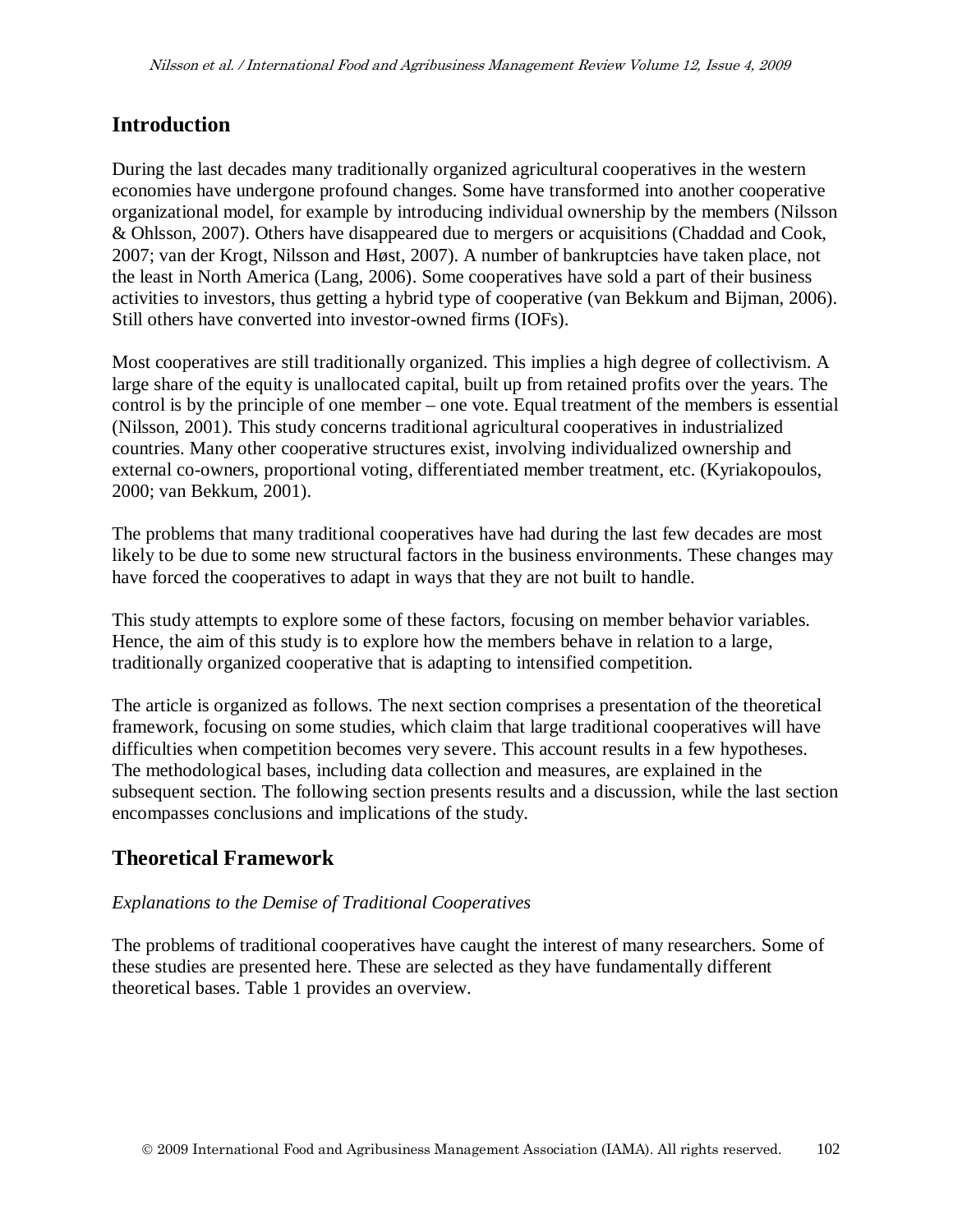| $\beta$<br><b>Author</b> | Core concept                                | <b>Driving forces</b>                                                                                    | <b>Ends</b>                                                                    |
|--------------------------|---------------------------------------------|----------------------------------------------------------------------------------------------------------|--------------------------------------------------------------------------------|
| Cook,<br>1995            | Vaguely defined<br>property rights          | Large size of operations is necessary but<br>then members will free-ride, become<br>uninterested, etc.   | Exit, conversions to IOFs,<br>or reorientation to<br>individualized structures |
| <b>Fulton, 1995</b>      | Property rights<br>theory                   | Technological advancements change the<br>locus of power in the value chain                               | The cooperatives' power is<br>reduced                                          |
| Bager, 1996              | Population ecology                          | Techno-economic and institutional<br>changes induce the cooperatives to<br>imitate other businesses      | Conversions, or at least the<br>loss of a specific co-<br>operative identity   |
| Harte,<br>1997           | Transaction cost<br>and agency theory       | Markets are becoming more open, more<br>transparent, and larger.                                         | Conversions into IOFs or<br>hybrid forms                                       |
| Holmström,<br>1999       | Corporate<br>governance, capital<br>markets | As the capital markets function better,<br>the cooperatives' investment portfolios<br>become suboptimal. | Traditional cooperative are<br>increasingly inefficient                        |
| Hogeland, 2006           | The economic<br>culture                     | Industrialization of agriculture,<br>processing becomes large scale and<br>capital intensive.            | Traditional cooperatives<br>face difficulties due to<br>ignorant members       |

**Table 1.** A selection of theoretical approaches to explain why large and complex traditional cooperatives may face problems.

Cook (1995) suggests a life-cycle model for cooperatives: (1) establishment, (2) survival of infant stage, (3) growth and consolidation, whereby problems of so-called *vaguely defined property rights* (VDPR) appear; (4) struggle against the VDPR problems; (5) either exiting, restructuring (including choosing a hybrid model, and involving outside co-owners), or shifting (choosing an individualized cooperative model, implying tradable delivery rights). These problems entail, for example, that members of collective organizations do not want to invest; they do not reap benefits from all the investments in the cooperative; they try to be free-riders; they are not able to control the management. In order to give benefits to the members the cooperatives grow both horizontally and vertically. Increasing size and complexity means that problems in connection with VDPR become increasingly serious.

Fulton (1995) chooses a *property rights theoretical* approach, noting that the locus of power in any value chain is with the party that has the most importance for the other parties in this chain. Historically, agricultural cooperatives have been the most crucial link in the chain to the extent that their members have been able to produce large volumes of products at a high and even quality. Today, agricultural production has become less problematic as a consequence of new technologies and new management techniques – the concept of industrialization of agriculture has become widespread. As production is no longer so problematic, the marketing of the processed products has become the most essential task, and likewise the genetic material has become more important. Hence, retail chains as well as genetics firms have become stronger than the agricultural cooperatives.

Bager (1996) uses *population ecology* to explain why cooperatives gradually lose their cooperative identity. The same view is held by Hind who finds that "co-operatives become more corporate oriented as they develop through time" (1997:1081) and that "in the later stages of the life cycle, the aspirations of the managers, rather than those of the farmers, are realised" (1999:536).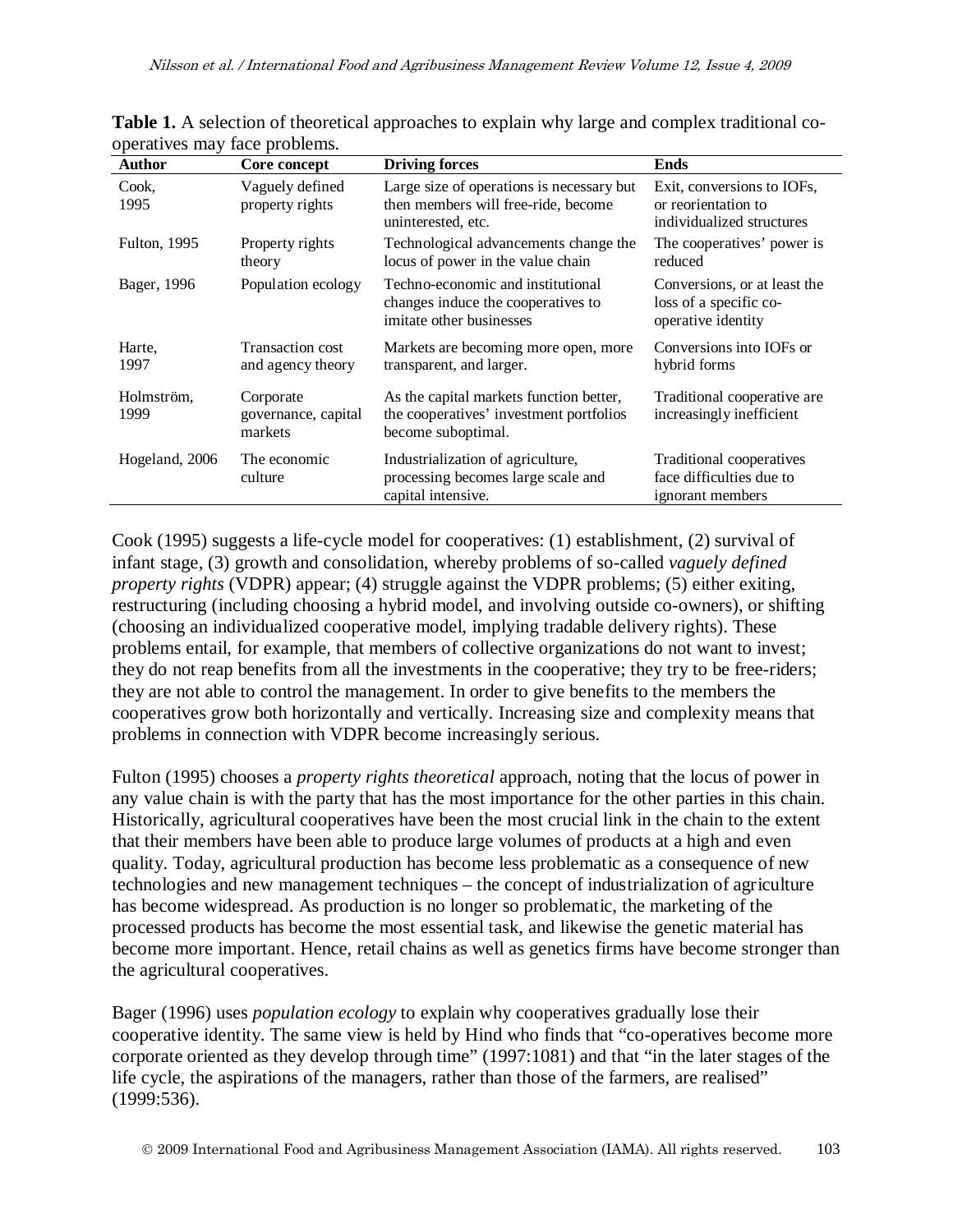According to Bager (1996), cooperatives constitute one group in the population of formal organizations within an economy and an industry. In the infancy of cooperatives, the number of cooperatives was so large that they formed a tightly connected group, and hence there was "mimetic isomorphism", such that the cooperatives tended to become similar to one another and dissimilar to other business firms. Today, techno-economic and institutional changes have resulted in large-scale cooperatives, operating internationally. Thereby the cooperatives are subject to "noncongruent isomorphic pressures", driving them to adapt to the practices of IOFs. The farmers have social networks not only with other farmers but also with nonfarmers. The employees have IOFs as their optional employers, and so have the managers and even the chief executive officers (CEOs). Most suppliers to the cooperatives are IOFs, and so are their customers. The financial institutions treat cooperatives as they treat IOFs.

The markets, both for agricultural products and for farm inputs, have become larger, more transparent and more liberalized. Therefore, according to Harte (1997), the farmers no longer need cooperatives for the sake of obtaining lower *transaction costs.* Market failures occur less frequently in today's agriculture. Likewise, the internal organization costs are high in partially integrated vertical systems such as cooperatives, especially when these firms become large. Fully integrated vertical systems can be governed with lower *agency costs.* Hence, the conversion of some Irish cooperatives into IOFs has benefited the farmers.

Holmström (1999) compares *corporate governance* of traditional cooperatives with that of IOFs. While the *capital markets* have been liberalized and are characterized by innovativeness, cooperatives are locked out from these. Neither members nor financial analysts scrutinize investments of cooperatives as their stock is not tradable. Hence cooperatives' investment portfolios are suboptimal. Moreover, the collective decision-making in cooperatives contributes to less efficient portfolios. Especially in turbulent times, conflicts between member categories will hamper good investments.

Hogeland (2006) explains the development in terms of *economic cultures* within the farmer communities, including in the cooperatives. The culture that is supportive for the traditionally organized cooperatives becomes successively threatened as the cooperatives expand. "Farmers wanted to use cooperatives to protect their economic independence, but cooperatives needed farmers to be economically dependent on them" (ibid. 67-68). Competition forces the cooperatives to expand. The larger the investments in the cooperatives, the more the cooperatives will have to control their members. Moreover, large size means heterogeneous memberships and thereby "multiple, sometimes conflicting, social or economic objectives" (ibid. 68). With growing management control, the cooperatives come to resemble their investor-owned competitors to the extent that the farmers become alienated in relation to the cooperatives. Trust and identity vanish from the memberships.

The above-mentioned studies have different paradigmatic bases so it is not possible to integrate them, nor choose between them. Still, there seem to be some common denominators:

• *Large and complex cooperatives.* All markets are subject to major changes – the consumer goods market, the raw product market, the capital market, etc. (Fulton, 1995; Harte, 1997; Holmström, 1999). The traditional cooperative attributes are hindrances for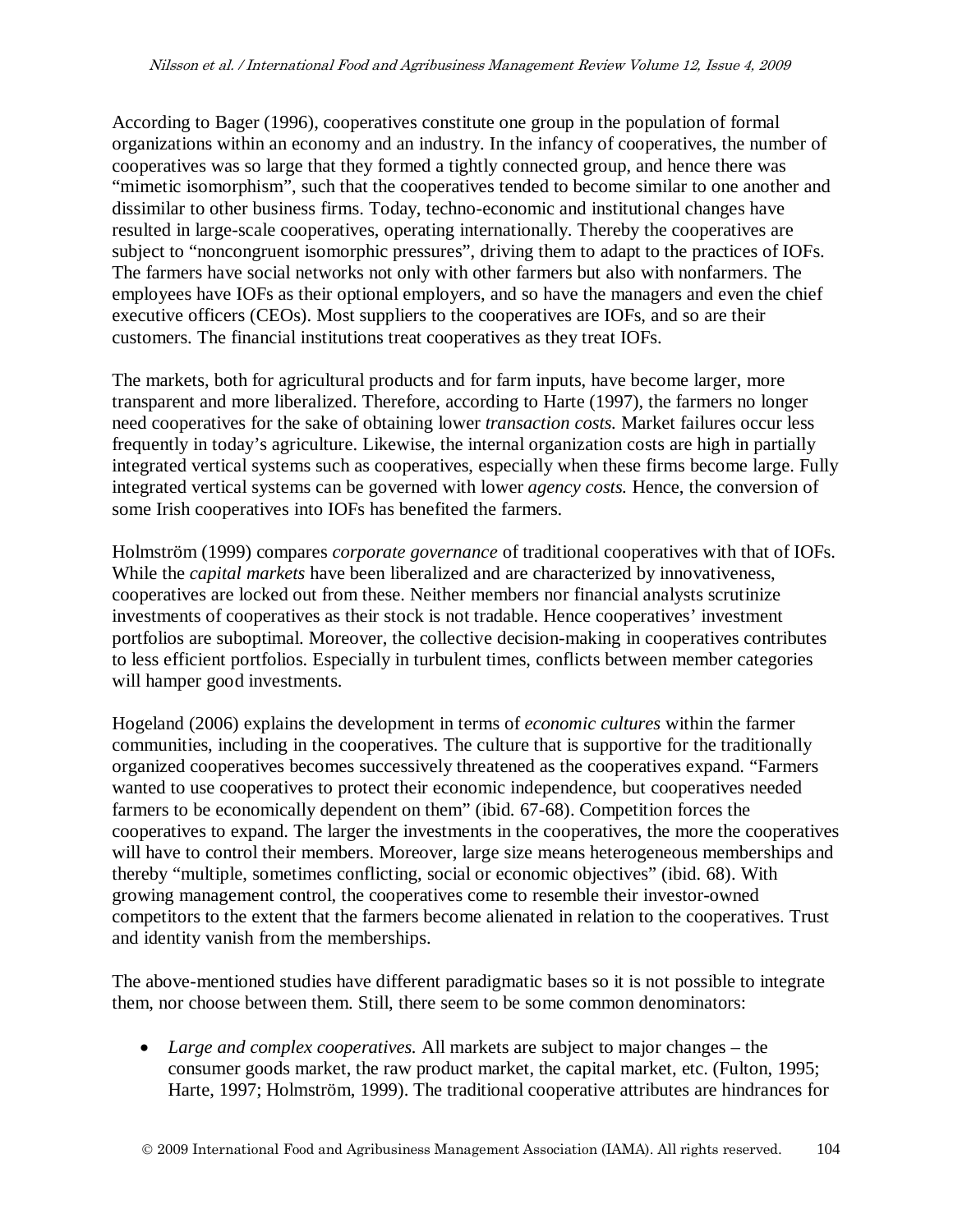many types of market adaptation. The preferred strategic route is expansion (Cook, 1995; Bager, 1996; Hogeland, 2006). In order to reduce their costs, cooperatives are expanding horizontally, often through mergers. By vertical expansion, they hope to obtain profits in downstream or upstream business activities.

- *Member dissatisfaction*. The large and complex business activities as well as the large and heterogeneous memberships imply that members become less able to control the cooperatives (Cook, 1995; Bager, 1996; Harte, 1997). First, their possibility to influence the decision-making shrinks due to the large memberships. Second, their understanding of the large cooperative's business activities becomes poor, which reduces their influential capacity. (Harte, 1997; Holmström, 1999). As cooperative members normally assess their influence to be important, dissatisfaction is likely to evolve (Hogeland, 2006).
- *Low involvement.* Trust, solidarity, social cohesion, identity, and other traditional cooperative values are vanishing in the minds of the members (Bager, 1996). There is a cultural clash between members and management (Hogeland, 2006). Therefore, the members do not want to invest in the cooperative; they try to be free-riders; they do not control the management adequately, and so on (Cook, 1995; Holmström, 1999). They become uninvolved in the cooperative (Harte, 1997).
- *Mistrust in the leadership.* As the cooperative business firm has to work on market conditions, the management takes control (Bager, 1996). With passive and poorly informed members, management works autonomously from the members (Hogeland, 2006). The board of directors, being highly dependent on the CEO, loses in legitimacy in the eyes of the members.

Four variables are highlighted in the summary above: (1) the size and complexity of the cooperative, (2) members' satisfaction or dissatisfaction, (3) members' degree of involvement, and (4) members' trust or mistrust towards the board and the CEO. Hence, the aim of this study can be stated in a more precise manner – it is to empirically test the effects that large size and great complexity of a traditionally organized cooperative have on member behavior, especially satisfaction, involvement and trust in the leadership.

### *Hypotheses*

The above-mentioned variables are hypothesized to be related to one another as shown in Figure 1, where (a) – (e) express the following hypotheses  $H1 - H5$ , respectively. The point of departure is an exogenous variable – the business environments force the cooperatives to apply strategies that require large investments in upstream and downstream business activities, and therefore large size and complex structures. What influences the members' behavior is, however, not the organizational structure per se, but how members perceive this structure.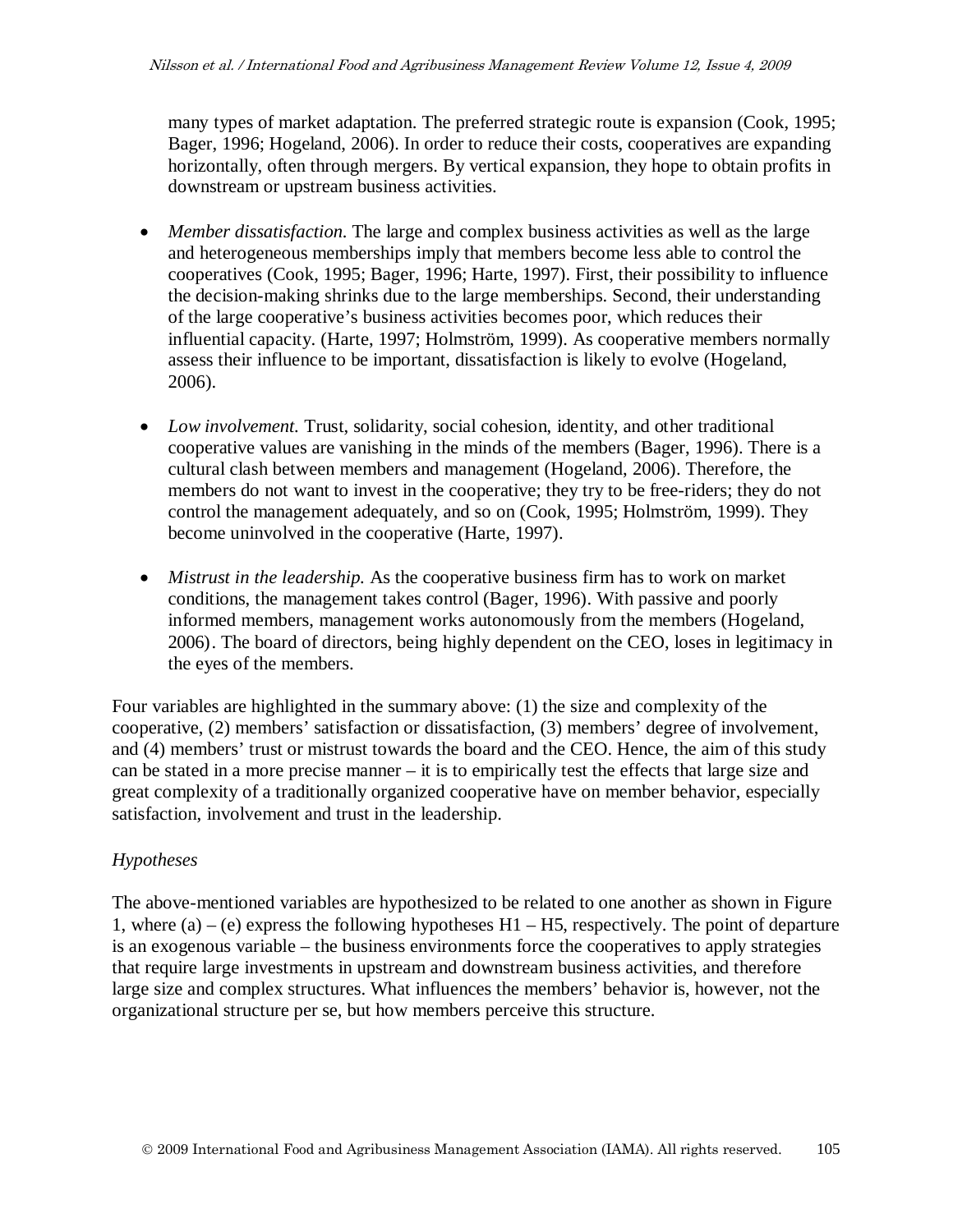

**Figure 1.** Hypothesized causalities between the latent variables.

The members may consider the cooperative to be so large and complex that they have difficulties keeping informed of the business and assessing what is happening in the firm. Hence, they cannot take part in the governance of the cooperative. Because members tend to consider their influence in cooperatives to be important (Österberg and Nilsson, 2009) they are likely to become dissatisfied with the cooperative. Arrow (a) in Figure 1 expresses hypothesis 1 (the minus signifies that a negative influence is plausible).

#### **H1.** *The more the members perceive their cooperative to be very large and very complex,*  *the less satisfied they are.*

The perception of large and complex cooperatives is hypothesized to foster low involvement among the members. Because they have difficulties in understanding the business operations their interest to keep informed will fall. Low involvement also implies that members do not consider it important to be loyal buyers or suppliers (b in Figure 1; minus to signify a likely negative influence).

### **H2.** *The more the members perceive their cooperative to be very large and very complex, the less involved they are.*

Dissatisfied and uninvolved members may have little trust in the leadership of the cooperative, be it the board of directors or the management. In the eyes of the members, the board and the CEO are responsible for the cooperative having developed such that they have become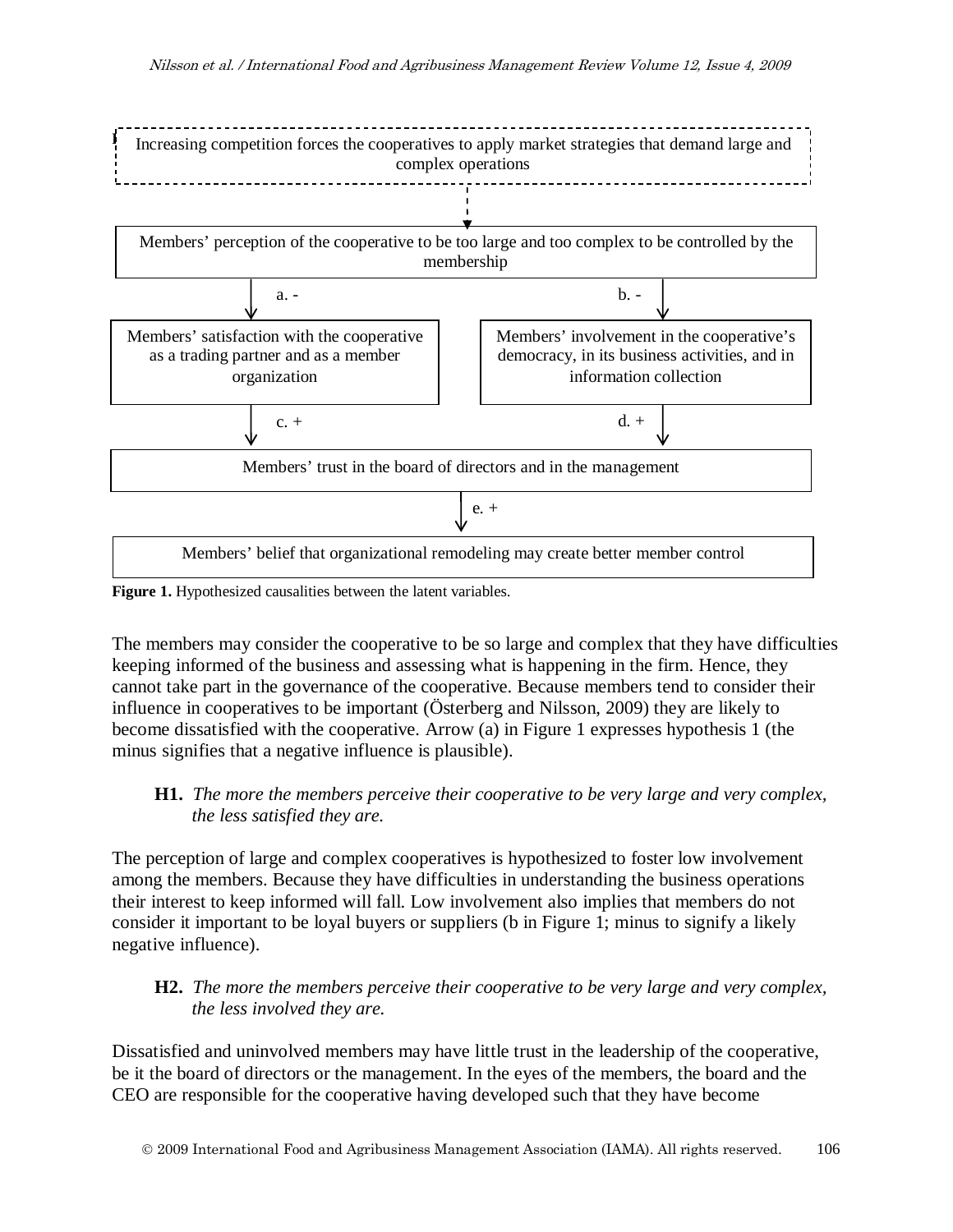dissatisfied and uninvolved (c and d in Figure 1; plusses mean that positive influences are expected).

- **H3.** *The less satisfied the members are with the cooperative, the less trust they have in the*  *leadership.*
- **H4.** *The less involved the members are in the cooperative, the less trust they have in the*  *leadership.*

These hypotheses are supplemented with a fifth one. Considering that many cooperatives have been converted from a traditional form into another organizational type, it makes sense to investigate the chances that the large and complex traditional cooperatives have for survival in another organizational form. However, considering the gloomy nature of the four preceding hypotheses, also the fifth one states that remodeling attempts will be difficult to conduct (e in Figure 1; a plus says that a positive influence is expected):

Three of the hypothesized relationships (H3, H4, and H5) have been subject to empirical investigation in earlier studies. The two other relationships (H1 and H2) do not seem to have been investigated previously.

*Hypotheses H3 and H4:* Gray and Kraenzle (1998) found that members' participation (attendance at meetings, serving on committees or as elected officers, and recruiting other farmers to become members) is positively correlated to a number of variables, including "satisfaction with my district director". Although the concepts are not identical, this finding may indicate that involvement and satisfaction are linked to the members' view of the leadership.

*Hypothesis H4:* A study by James and Sykuta (2006) showed that the farmers' trust in their cooperative is positively correlated with their propensity to patronize this cooperative. It is likely that their preference of the cooperative is a consequence of satisfaction.

*Hypothesis H5:* Borgen (2001) found a strong link between the members' trust in the management and their identification with the cooperative. Hansen, Morrow and Batista (2002) demonstrated that the members' trust in the management (as well as their trust in each other) is related to the cohesion within the membership – a concept that may have connections to involvement.

Few studies have investigated the relationships between the behavioral concepts, which are in focus in this study. Still, the findings reported in these studies seem to support the hypotheses. The following section explains how the five variables are interpreted so they can be transformed into questions and statements in a questionnaire.

**H5.** *The less trust the members have in the leadership of a cooperative, the less they believe*  *in remodeling measures.*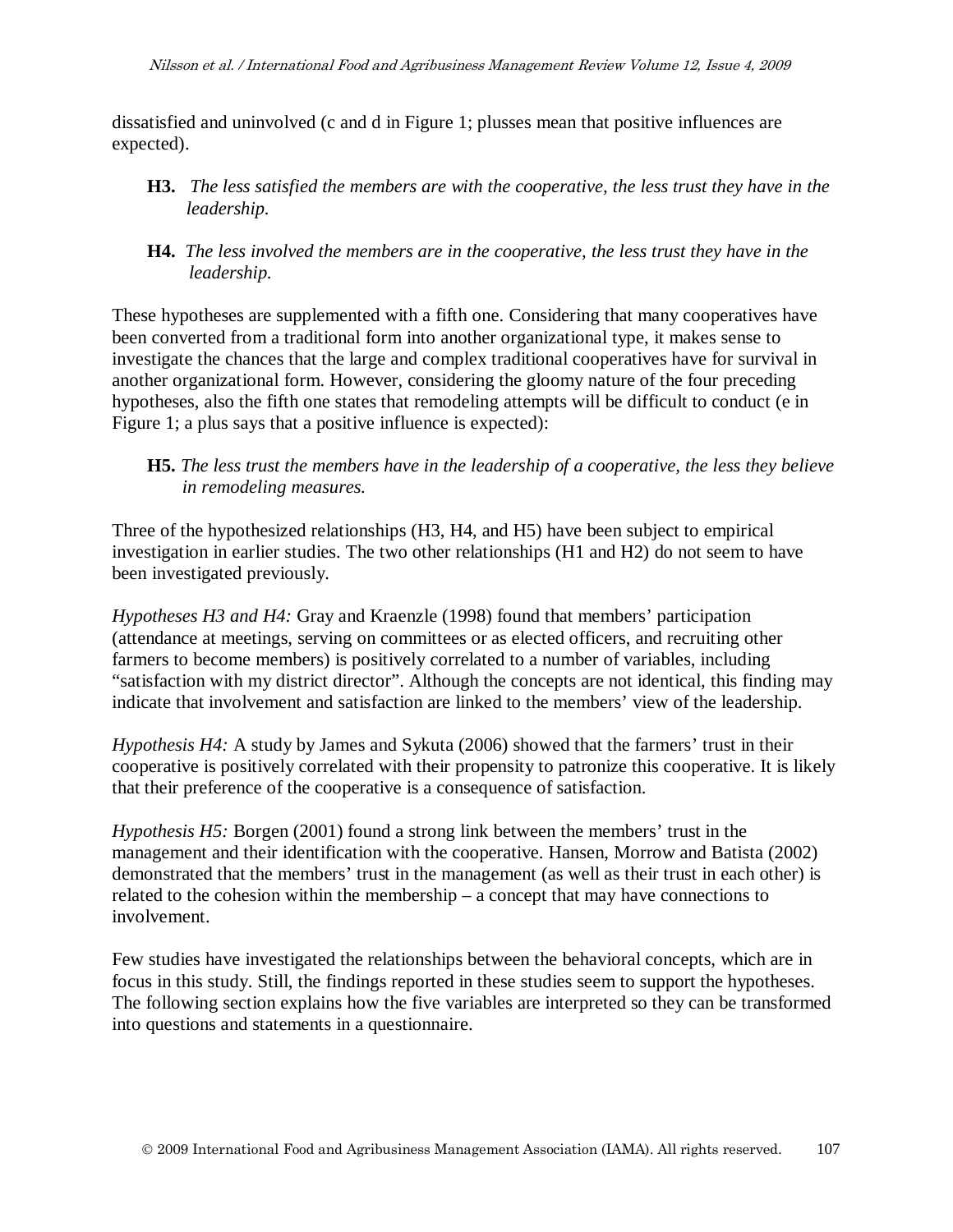### **Variables**

*The Members' Perception of Whether the Cooperative is too Large and too Complex to be Controlled by the Membership.*

Organizational size and complexity can be assessed objectively, i.e., in terms of volumes, numbers, and currency units. However, what constitutes the driving force is the members' perception of the cooperatives' size and complexity. Hence, the focus is on the members' opinions.

A cooperative is both a business firm, which the members buy supplies from and sell their products to, and a member organization, where they exert their influence, to which they have applied for membership and where they have invested money. Both the business firm and the member organization are important and should be kept apart. Although the members probably have the same opinion about the business firm and the member organization, one can imagine situations where the two are assessed differently. For example, a local cooperative may have a small member organization, but this cooperative's businesses could be conducted by a federated cooperative that is large and complex.

Therefore, the questionnaire comprises the two following statements, one for each of the member organization and the business firm. Both statements should be answered by the respondents on a five-level Likert scale, running from (1) "do not agree" via (3) "agree to some extent" to (5) "agree completely". The two statements express only one dimension of the members' attitude towards the cooperative's size and complexity, namely their ability to keep informed about the firm's operations, but this dimension is probably one of the most crucial ones.

- *Organizational size:* The cooperative's expansion and internationalization makes it difficult for me to inform myself and to understand the business results.
- *Organizational complexity:* Because the cooperative has become larger and more complex, it is difficult for me to be informed about its business activities, and therefore, I do not attend the annual meetings.

### *Satisfaction or Dissatisfaction with the Cooperative as a Trading Partner and as a Member Organization*

Satisfaction expresses whether a person feels that a need or a desire is fulfilled, in this case the members' demands on the cooperative. Hansen et al. (2002: 45) link member satisfaction to the performance of the cooperatives, saying that satisfaction results when the farmer's expectations as to cooperative performance are met: "assessments … involve both financial indicators of performance … and nonfinancial indicators of performance."

The members' degree of satisfaction or dissatisfaction with the cooperative could refer to the member organization as well as the business organization. Hence two statements are presented, both to be answered on a five-level Likert scale from (1) "very dissatisfied", via (3) "neither nor" to (5) "very satisfied".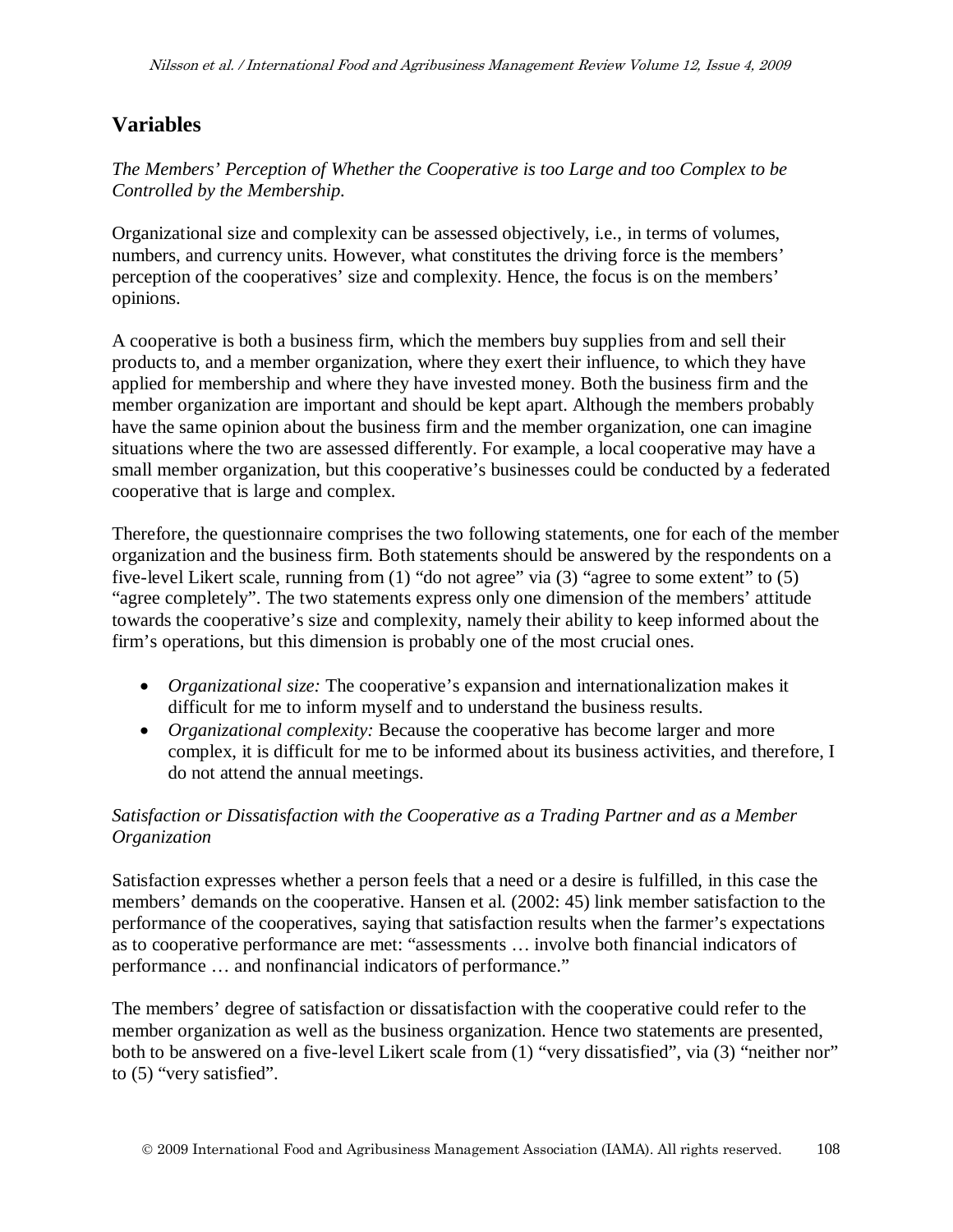- *Satisfaction with organization:* How satisfied are you with the cooperative's member organization (regarding member activities, information giving, treatment, etc.)?
- *Satisfaction with business:* How satisfied are you with the cooperative as a trading partner regarding price levels, offers, treatment, etc.?

### *Involvement in the Cooperative's Member Democracy, in its Business Activities, and in Information Collection*

Involvement is a concept expressing individuals' psychological attachment to a phenomenon. It is related to "identification" (Borgen, 2001) and to "ethics". Given this, Zusman claims it to be of immense importance (1993: 53): "if members' ethical attitudes are too weak to support the cooperative enterprise, it is bound to fail sooner or later". Cooperative members may be involved in the business activities of the cooperative, i.e., be loyal in buying from or selling to the cooperative, as well as involved in the cooperative member organization, for example, taking part in the member democracy. Both aspects are included here. Involvement can be based on cooperative ideology, comprising a set of social values, or on calculative behavior, i.e., the members' view of prices, offers and other factual factors. There is probably an overlap between these two dimensions. Regardless, it is difficult to separate them from one another. Hence, this study does not distinguish between ideological and economic motivational forces.

Four involvement variables are specified, each expressing one type of behavior. Meeting attendance is answered by (1) "yes" or (0) "no"; Loyalty has a five-level Likert scale ranging from (1) "no" to (5) "yes"; Information gathering has a five-level Likert scale from (1) "very little" to (5) "very much"; Voting has a five-level Likert scale from (1) "do not agree", via (3) "neither nor" to (5) "agree completely".

- *Meeting attendance*: Did you attend the cooperative's annual meeting last time?
- *Loyalty:* Do you consider yourself to be a loyal member in the sense that you always or almost always do you business with the cooperative, etc.?
- *Information gathering:* How much do you involve yourself in gathering information about the cooperative's operations and its development?
- *Voting:* My vote makes a difference.

### *Trust or Mistrust in the Board of Directors and in the Management*

A widely accepted definition is that "Trust is a psychological state comprising the intentions to accept vulnerability based upon positive expectations of the intentions or behavior of another" (Rousseau, Sitkin, Burt and Camerer, 1998: 395). To the extent that the members are dependent upon the cooperative for the sake of their incomes, they are vulnerable, and hence they may have more or less trust in the persons who run the cooperative.

The leadership of a cooperative consists of two parties, namely the board of directors and the CEO with his or her management. It is true that the management is selected by the CEO, but the CEO is appointed by the board of directors. Therefore, formally the board is responsible for the CEO's actions. On the other hand, a large share of the daily business activities that the members meet is the responsibility of the CEO. Hence, both the board of directors and the CEO are included.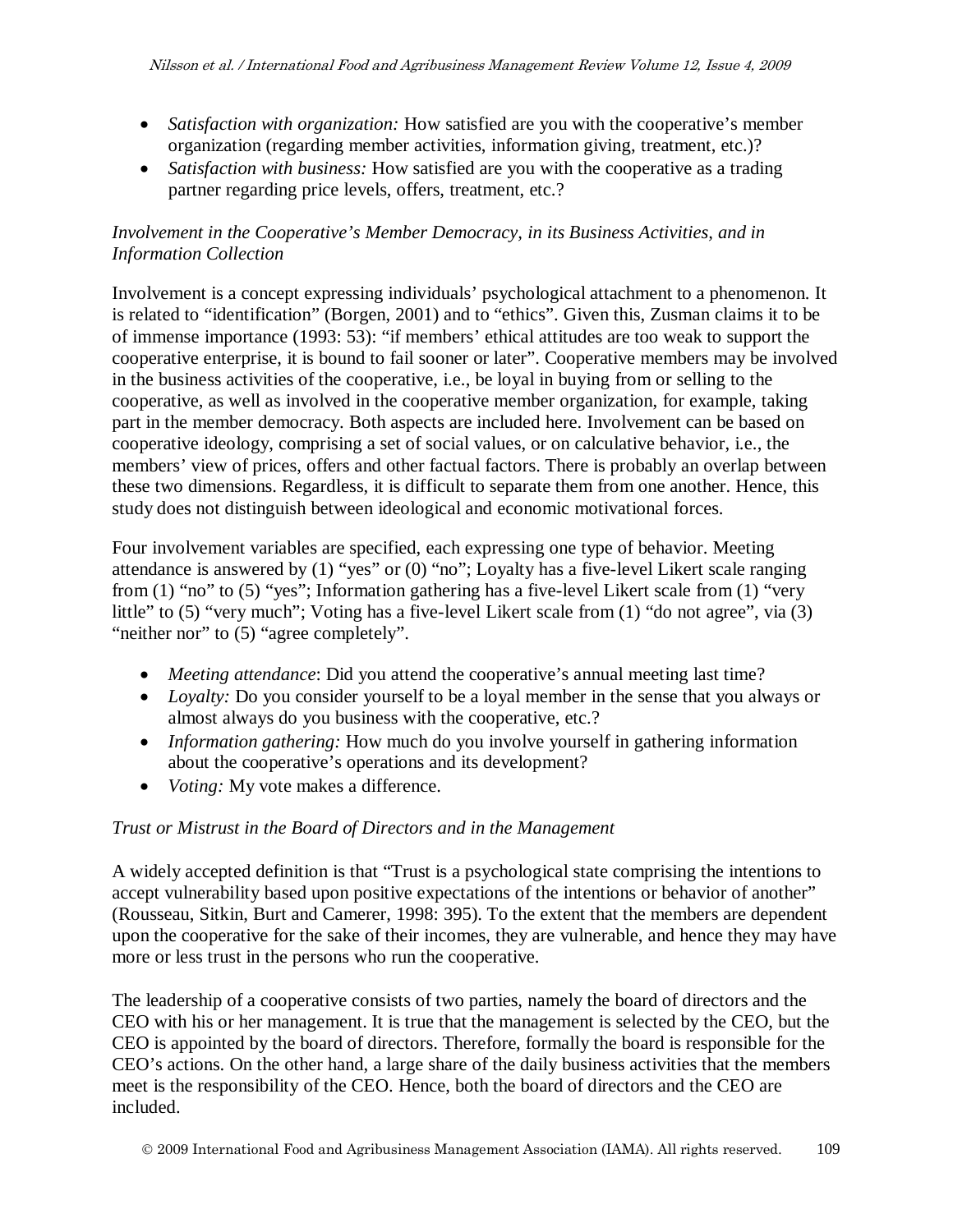Two statements are presented to the recipients of the questionnaire. Both are answered with the help of a five-level Likert scale, running from (1) "do not agree" via (3) "agree to some extent" to (5) "agree completely".

- *Trust in management:* The top management works in the best interest of the members.
- *Trust in board:* I have trust in the elected representatives.

### *Belief that an Organizational Remodeling may Cause Better Member Control*

The board of the cooperative under study is trying to find solutions to the problems that the cooperative has. When the survey was conducted, the member organization had just been subject to major changes intended to bridge the gap between members and the elected representatives. Two questions are given to measure the members' reaction to this organizational remodeling, both to be answered with  $(1)$  "yes" or  $(0)$  "no".

- *Remodeling for democracy:* Do you think it was necessary to remodel the member organization to simplify the member democracy?
- *Remodeling for information:* Has the remodeling of the member organization made it easier for you to keep informed about and to grasp the cooperative's business operations?

## **Data**

### *Lantmännen (Swedish Farmers' Supply and Crop Marketing Association)*

The data were collected through a mail survey among members of Lantmännen (Swedish Farmers' Supply and Crop Marketing Association). At the time of the data collection this was a traditionally structured cooperative in the grain marketing and farm supply industry. The fact that the cooperative operates throughout Sweden contributes to membership heterogeneity. The number of members was 44,000, including 3900 members of 24 local cooperatives, which were affiliated to Lantmännen. The cooperative had nearly 13,000 employees. These figures like all the other data are the latest ones obtainable in early 2006, when the data collection was conducted.

Lantmännen is characterized by vertical integration to a remarkable extent. Its operations are divided into ten business branches, of which only one is doing business with the farmer members. This branch buys grain, oil seed and other crops from farmers and sells fodder, fertilizers, pesticides, etc. to the farmers. The businesses with the farmers are conducted through a network of offices and retail outlets as well as via phone and Internet. Lantmännen is clearly the market dominating firm in virtually all products sold to farmers and bought from farmers. The farmer-oriented business operations account, however, for less than one-quarter of the turnover.

The other nine branches are a retail chain, grain milling, cereal manufacturing, bakeries, broiler slaughtering, plant breeding, agricultural machines and other heavy duty machines, energy production, and an investment branch. The last branch includes, among other things, potato processing, alcohol production, chicken hatching, and pet food. Many of the consumer products are market leaders with very strong brand names.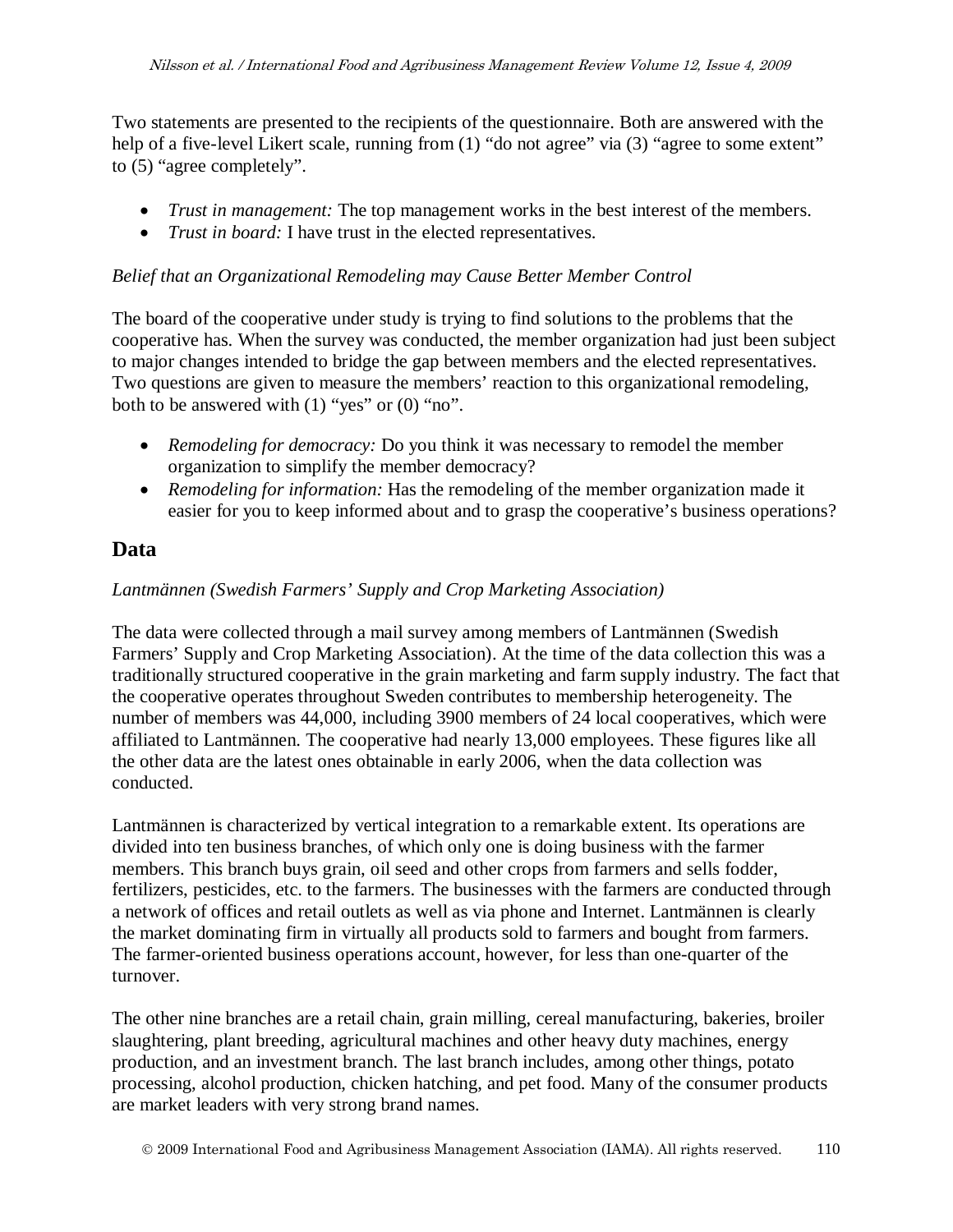The total turnover amounts to SEK 33 billions (approximately  $\epsilon$ 3.5 billions or US\$ 5.2 billions). About 65% of this amount is business in Sweden; 15% in the neighboring Scandinavian countries; 15% in the rest of Europe, and the remaining share outside Europe. Lantmännen has operations in 19 countries. The expansion has during the last years been strong in Eastern Europe.

Lantmännen was established in its present form in 2001, after a merger between nine regional cooperatives and the federative organization that was controlled by all the regional cooperatives. The former federative was established in 1895 and a few of the constituent cooperatives were founded in 1880. The reason for the merger was that it would thereby be possible to increase the efficiency through economies of scale as well as economies of scope.

To convince the members of the regional cooperatives to vote in favor of the merger, they were promised that each region would retain a considerable degree of self-rule after the merger. This strategy was successful so the members accepted the merger proposal. However, letting the regions decide about issues such as grain prices, logistics, elevators, and retail outlets implied that the new cooperative got much higher costs than was necessary. Thus, from 2005 the regions were dissolved, so the partial self-rule regime was abandoned, and all business decisions were made at the headquarters in Stockholm.

The centralized decision-making meant that 67 of the 92 elevators could be closed, and this process will continue until there are only 15 elevators remaining. The retail stores, which used to be run by the regional cooperatives, were joined into a nationwide chain. The combined assortment of the retail outlets will be cut from 100,000 items to 15,000 items. Many retail stores have been closed and a few others are being established.

Prior to these reorganization measures Lantmännen's price levels were poorer than the prices of the IOF competitors. This was so both when Lantmännen bought grain from the members and when it sold fertilizers, diesel, seed and other farm inputs to the members. After the cost-saving measures have been implemented, the price levels have been improved. For example, the grain is paid at a ten percent higher price thanks to the cost savings.

From 2006 a new membership organization was introduced. The previously 85 wards were reduced to 32 wards. One echelon in the member democratic hierarchy was removed. The number of elected representatives was reduced drastically. The rationale was to bring members closer to the board of directors. Thereby, Lantmännen hoped for a higher attendance of the yearly meetings. In 2007, 3.6% of the members took part in the meetings, but the participating farmers account for 11% of the supplies sold to members and 13% of the grain deliveries, so the meetings attracted mainly large and active farmers.

Lantmännen's equity capital is SEK 9 billion (approximately  $\epsilon$ 950 million or US\$ 1.4 billion), with an equity share of 37%. Most of the equity (83%) is unallocated, built up over the decades from retained earnings. The shares are redeemed to exiting member at par value. The members get a high interest rate for their investments in the cooperative, and bonus shares are regularly distributed to members. As in all Swedish cooperatives the principle of one member, one vote is applied. The principle of equal treatment of members is included in the Swedish legislation.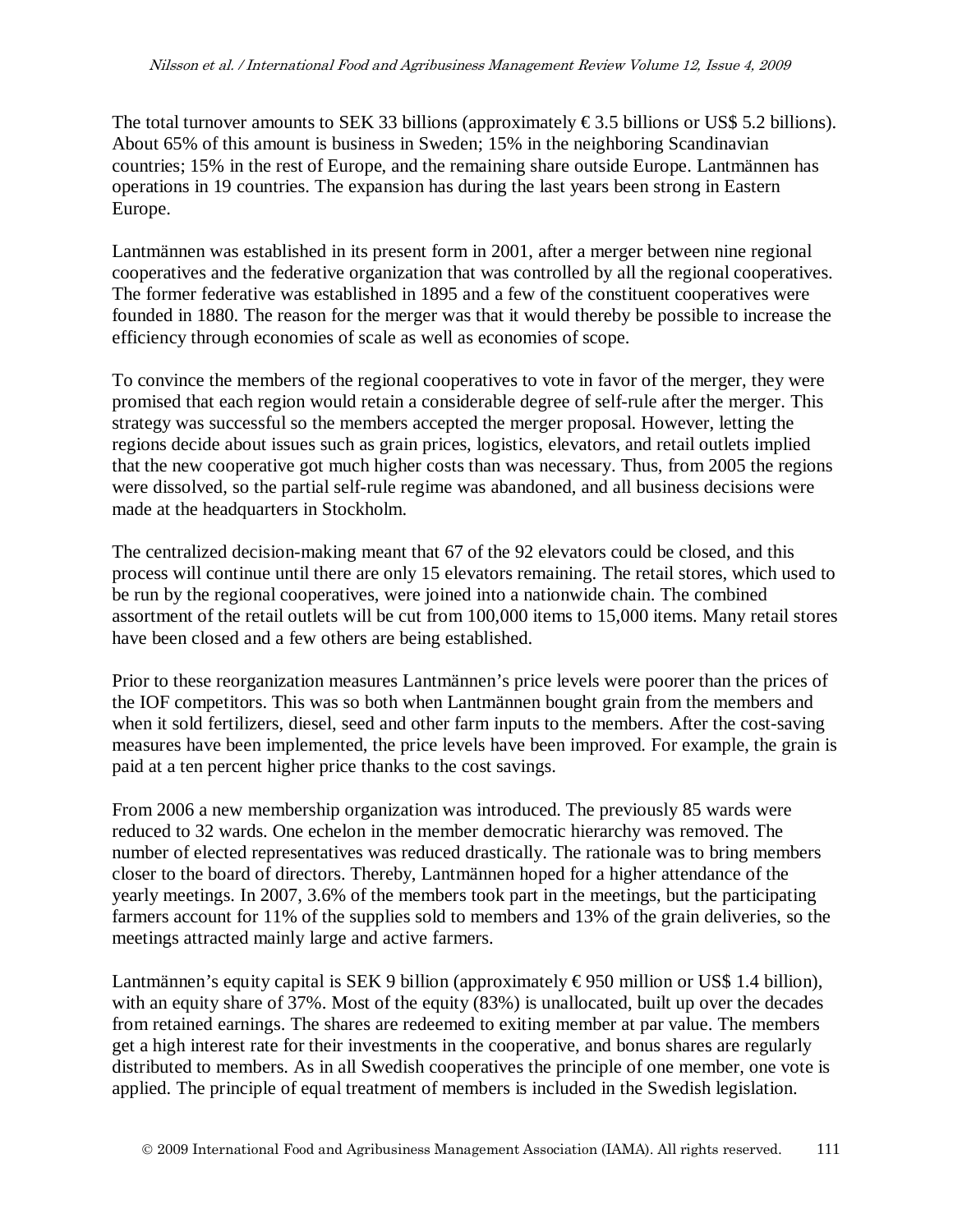Lantmännen conducts regularly measurements of member satisfaction with the cooperative. The satisfaction indices indicate that the members have criticism of the cooperative. The board of directors is worried about the low member support (probably due to the many closures of elevators and retail shops), the low attendance of meetings and the low return on equity – less than 4% in 2006.

### *Data Collection*

Data were collected through a mail survey among members of Lantmännen in early 2007. The fact that members of just one cooperative in one country constitute the data source does, of course, reduce the possibility of generalizing the findings to other settings.

Two regions within Lantmännen were selected – one in the southernmost province of Sweden and the other in mid-Sweden. These two are intensive agricultural areas with many farmers and with a large production volume; hence they are not representative of the entire membership. A random sample of 300 members in each of the two regions received a questionnaire. After one reminder a response rate of 36% was achieved, i.e., 205 recipients filled-in questionnaires. No call-backs to the missing respondents were carried out. Due to the requirement that all the twelve inquiry variables should be answered, the number of usable questionnaires was reduced to 115. This number seems to be low. However, as indicated in the next section the number is large enough to validate correlations of practical importance. For large populations, where the sample values among different farmers can be considered as independent, only the sample size matters, not the proportion selected.

The response rate was probably negatively affected by the fact that the questionnaires were sent in the month of April. At this time of the year Swedish farmers are busy in the fields.

The age span 51-60 years is somewhat overrepresented in the sample in comparison with the total population. In the other age spans as well as genders and production orientation, the respondents correspond roughly to the population at large. Of the respondents, 25% are above 60 years of age; 40% are 51-60; 20% are in the age span 41-50; the rest are below 40. Nearly 90% of the respondents are men, and almost half of them have crop production as their main production line.

## **Results and Discussion**

### *Assumptions for Statistical Analysis*

In the statistical methods used it is assumed that the data can be considered as a sample from a multivariate normal probability distribution. Because the answers are integer-valued, the normal distribution can only be an approximation. However, in most cases, bar charts of the inquiry answers on the Likert scale show unimodal patterns and the dichotomous answers are not extremely unbalanced. Moreover, scatter diagrams of two inquiry variables show elliptical patterns similar to the bivariate normal distribution. Hence, the approximation to the normal distribution is satisfactory for the purposes of this study.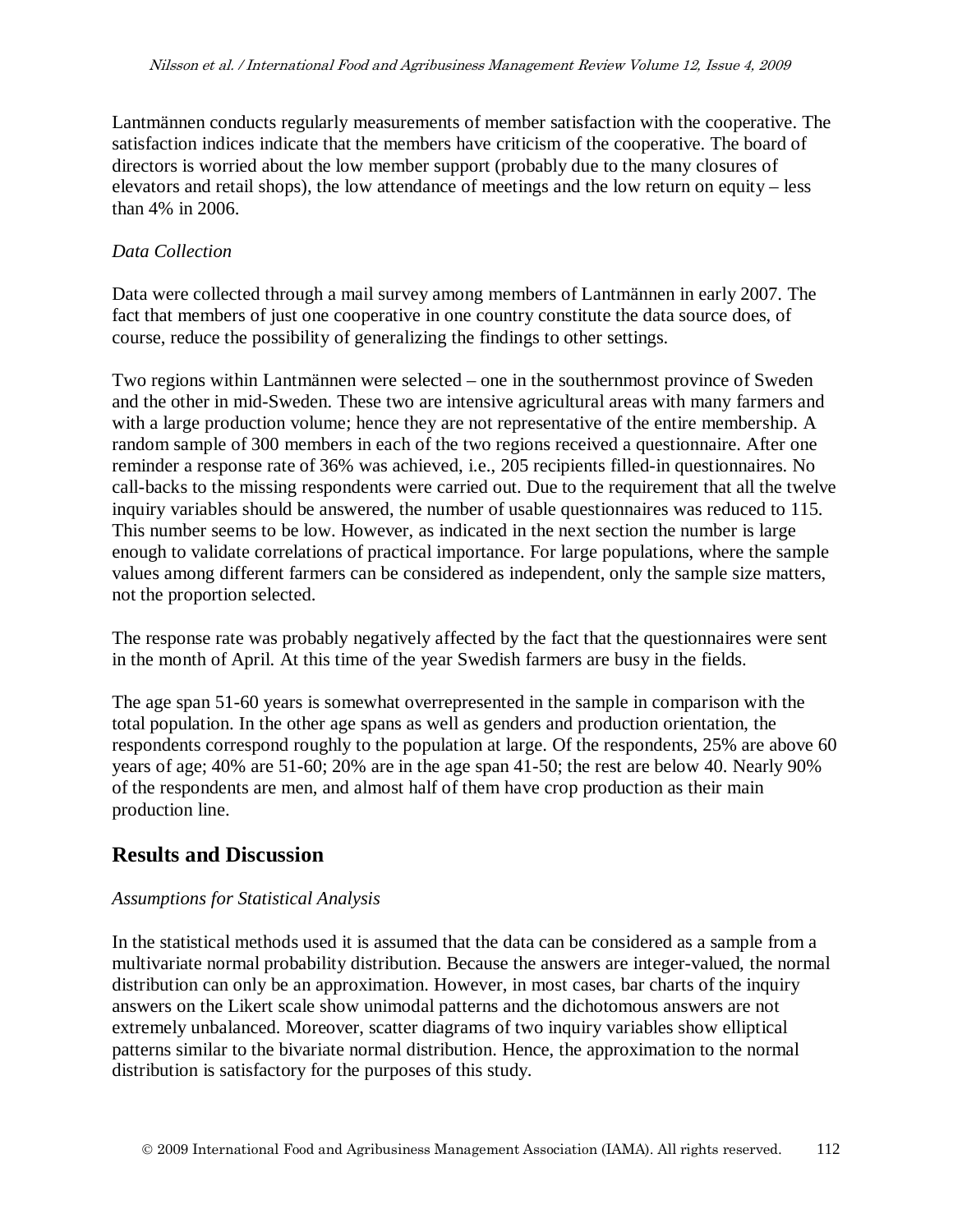The number of questionnaires (115) with complete answers for the twelve variables corresponds to a low response rate (19%). However, for an estimated correlation coefficient *r* of two variables, the usual way to express the uncertainty is by the standard error of the estimate given as  $se(r)=(1-r^2)/\sqrt{115}$  which for  $|r| \ge 0.2$  satisfies  $se(r) \le 0.09$ . A confidence interval at the approximate level 95% for the true correlation is calculated by  $r \pm 1.96$ *se*(*r*). If *r*=0.2 the interval is  $(0.2 \pm 1.96 \times 0.09) = (0.02, 0.38)$  not including 0. As a 95% confidence interval corresponds to a test at level 5%, the hypothesis of true zero correlation is rejected if |*r*|≥0.2 as the confidence interval will not contain 0. Hence, it can be expected that a number of 115 questionnaires is large enough to detect correlations of sizes  $\leq -0.2$  and  $\geq 0.2$ .

#### *Explorative Factor Analysis*

Factor analysis was used as an approach to find latent variables for the inquiry variables. A model including five factors was estimated by maximum likelihood succeeded by rotation according to the varimax criterion (Johnson and Wichern, 2007). The procedure Factor of the statistical package SAS (2004) was used for the numerical calculations. The resulting loadings and specific variances based on the original correlation matrix of the inquiry variables are given in Table 2. The original correlations are presented in Table 6 (See Appendix).

| <b>Variable</b>                | <b>Factor</b>               |                        |             |                        |                              |                  |  |  |  |
|--------------------------------|-----------------------------|------------------------|-------------|------------------------|------------------------------|------------------|--|--|--|
|                                |                             | 2                      | 3           | 4                      | 5                            | $\hat{\Psi}_{i}$ |  |  |  |
|                                | Org. size and<br>complexity | Member<br>satisfaction | Involvement | Trust in<br>leadership | Belief in org.<br>remodeling |                  |  |  |  |
| Organizational size            | 0.29                        | $-0.07$                | $-0.02$     | $-0.12$                | $-0.10$                      | 0.88             |  |  |  |
| Organizational complexity      | 0.90                        | $-0.21$                | $-0.34$     | $-0.02$                | $-0.16$                      | $\Omega$         |  |  |  |
| Satisfaction with organization | $-0.24$                     | 0.47                   | 0.21        | 0.27                   | 0.30                         | 0.51             |  |  |  |
| Satisfaction with business     | $-0.15$                     | 0.96                   | 0.10        | 0.17                   | 0.13                         | $\Omega$         |  |  |  |
| Meeting attendance             | $-0.15$                     | 0.08                   | 0.59        | 0.05                   | 0.13                         | 0.60             |  |  |  |
| Loyalty                        | $-0.13$                     | 0.41                   | 0.46        | 0.22                   | 0.14                         | 0.54             |  |  |  |
| Information gathering          | $-0.10$                     | 0.11                   | 0.97        | 0.13                   | 0.15                         | $\Omega$         |  |  |  |
| Voting                         | $-0.09$                     | 0.12                   | 0.04        | 0.24                   | 0.35                         | 0.79             |  |  |  |
| Trust in management            | $-0.28$                     | 0.44                   | 0.20        | 0.39                   | 0.23                         | 0.48             |  |  |  |
| Trust in board                 | $-0.16$                     | 0.29                   | 0.18        | 0.90                   | 0.20                         | $\Omega$         |  |  |  |
| Remodeling for democracy       | $-0.18$                     | 0.11                   | 0.20        | 0.06                   | 0.50                         | 0.66             |  |  |  |
| Remodeling for information     | $-0.12$                     | 0.12                   | 0.15        | 0.11                   | 0.97                         | $\mathbf{0}$     |  |  |  |

**Table 2.** Estimated loadings (after varimax rotation) and specific variances  $\hat{\Psi}^1$  $\hat{\Psi}^1$ 

The communalities, i.e. the part of the variation explained by the factors, can be obtained as the sum of squares of the loadings or equivalently as  $1-\hat{\Psi}$ .

Strong loadings  $(0.9 \text{ or } 0.9)$  and other loadings included in the initial structural model studied in the next section are marked in boldface. The factors have been included in decreasing order of absolute loading until they contribute to 90% or more to the communality of the inquiry variable. A tentative interpretation of the factors is: 1) Organizational size and complexity 2)

<span id="page-12-0"></span> $1$  The loadings in boldface are re-estimated and the others are set to zero in the initial structural equation model, cf. Table 3.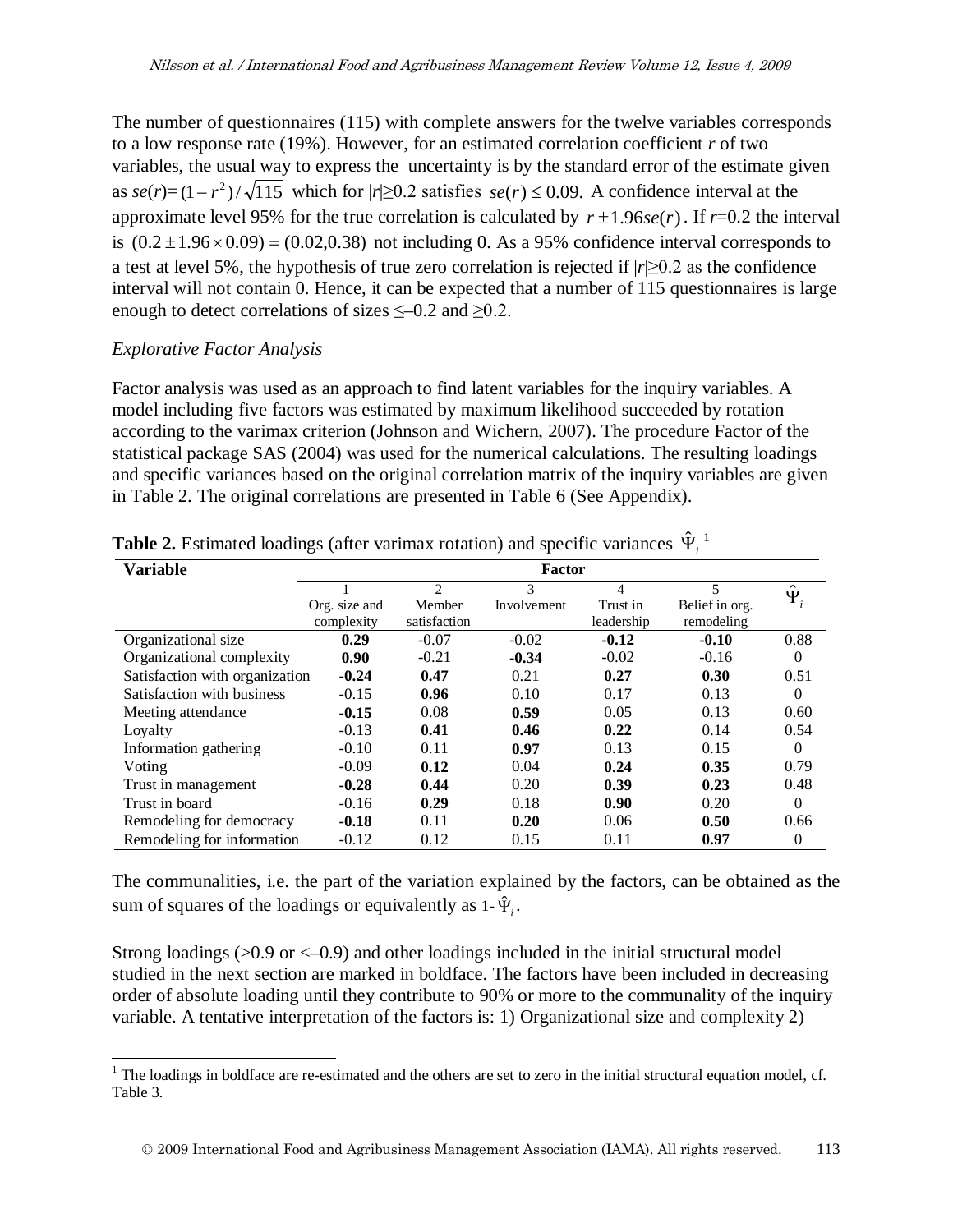Member satisfaction, 3) Involvement, 4) Trust in leadership, and 5) Belief in organizational remodeling (cf. Section "Theoretical framework" and Figure 1).

#### *Confirmative Factor Analysis*

In the model studied in this section, the latent factors are initially modeled with the tentative factor 1) as an exogenous variable and the other factors as endogenous related as in Figure 1. The initial model includes the relationships to the manifest variables as indicated by boldfaced numbers in Table 2. The numerical evaluations for the models in this subsection were performed by the procedure Calis of SAS (2004). The resulting estimates of loadings and coefficients are exhibited in Table 3 and 4.

| <b>Variable</b>                | <b>Latent Variable</b> |              |             |            |                |                  |  |  |  |  |
|--------------------------------|------------------------|--------------|-------------|------------|----------------|------------------|--|--|--|--|
|                                |                        | 2            | 3           | 4          | 5              | $\hat{\Psi}_{i}$ |  |  |  |  |
|                                | Org. size and          | Member       | Involvement | Trust in   | Belief in org. |                  |  |  |  |  |
|                                | complexity             | satisfaction |             | leadership | remodeling     |                  |  |  |  |  |
| Organizational size            | 0.25                   |              |             | $-0.09$    | $-0.03$        | 0.90             |  |  |  |  |
| Organizational complexity      | 1.05                   |              | 0.11        |            |                | $\theta$         |  |  |  |  |
| Satisfaction with organization | $-0.17$                | 0.29         |             | 0.26       | 0.19           | 0.51             |  |  |  |  |
| Satisfaction with business     |                        | 1.00         |             |            |                | 0.01             |  |  |  |  |
| Meeting attendance             | $-0.11$                |              | 0.56        |            |                | 0.60             |  |  |  |  |
| Loyalty                        |                        | 0.29         | 0.41        | 0.17       |                | 0.53             |  |  |  |  |
| Information gathering          |                        |              | 1.00        |            |                | $\Omega$         |  |  |  |  |
| Voting                         |                        | $-0.07$      |             | 0.28       | 0.30           | 0.79             |  |  |  |  |
| Trust in management            | $-0.19$                | 0.16         |             | 0.48       | 0.07           | 0.46             |  |  |  |  |
| Trust in board                 |                        | $-0.24$      |             | 1.07       |                | 0.14             |  |  |  |  |
| Remodeling for democracy       | $-0.14$                |              | 0.07        |            | 0.50           | 0.66             |  |  |  |  |
| Remodeling for information     |                        |              |             |            | 1.00           | $\theta$         |  |  |  |  |
|                                |                        |              |             |            |                |                  |  |  |  |  |

#### **Table 3.** Estimated loadings and specific variances of initial structural equation model.

| <b>Table 4.</b> Estimated path coefficients for latent variables in initial model. |  |
|------------------------------------------------------------------------------------|--|
|------------------------------------------------------------------------------------|--|

| <b>Endogenous Variable</b>  |               | <b>Latent Variable</b> |             |            |  |  |  |  |  |
|-----------------------------|---------------|------------------------|-------------|------------|--|--|--|--|--|
|                             |               |                        |             |            |  |  |  |  |  |
|                             | Org. size and | Member                 | Involvement | Trust in   |  |  |  |  |  |
|                             | complexity    | satisfaction           |             | leadership |  |  |  |  |  |
| 2 Member satisfaction       | $-0.40$       |                        |             |            |  |  |  |  |  |
| 3 Involvement               | $-0.55$       |                        |             |            |  |  |  |  |  |
| 4 Trust in leadership       |               | 0.63                   | 0.24        |            |  |  |  |  |  |
| 5 Belief in org. remodeling |               |                        |             | 0.42       |  |  |  |  |  |

The largest difference between the observed correlations and those predicted by the model is 0.19 (the variables *Organizational complexity and Remodeling for information*). Summary indicators for the fit of the model are Akaike's Information Criterion, AIC=–38.5 and Bentler and Bonnet's Normed Fit Index, NFI=0.9536.

Lagrange multipliers and Wald tests can be used to suggest modifications of the model. These indicators were repeatedly used to balance the requirements of simplification and better fit of the model. The AIC value includes this whereas NFI should show only a small decrease when the model is simplified. The modifications result in a final model as presented in Table 5 and Figure 2.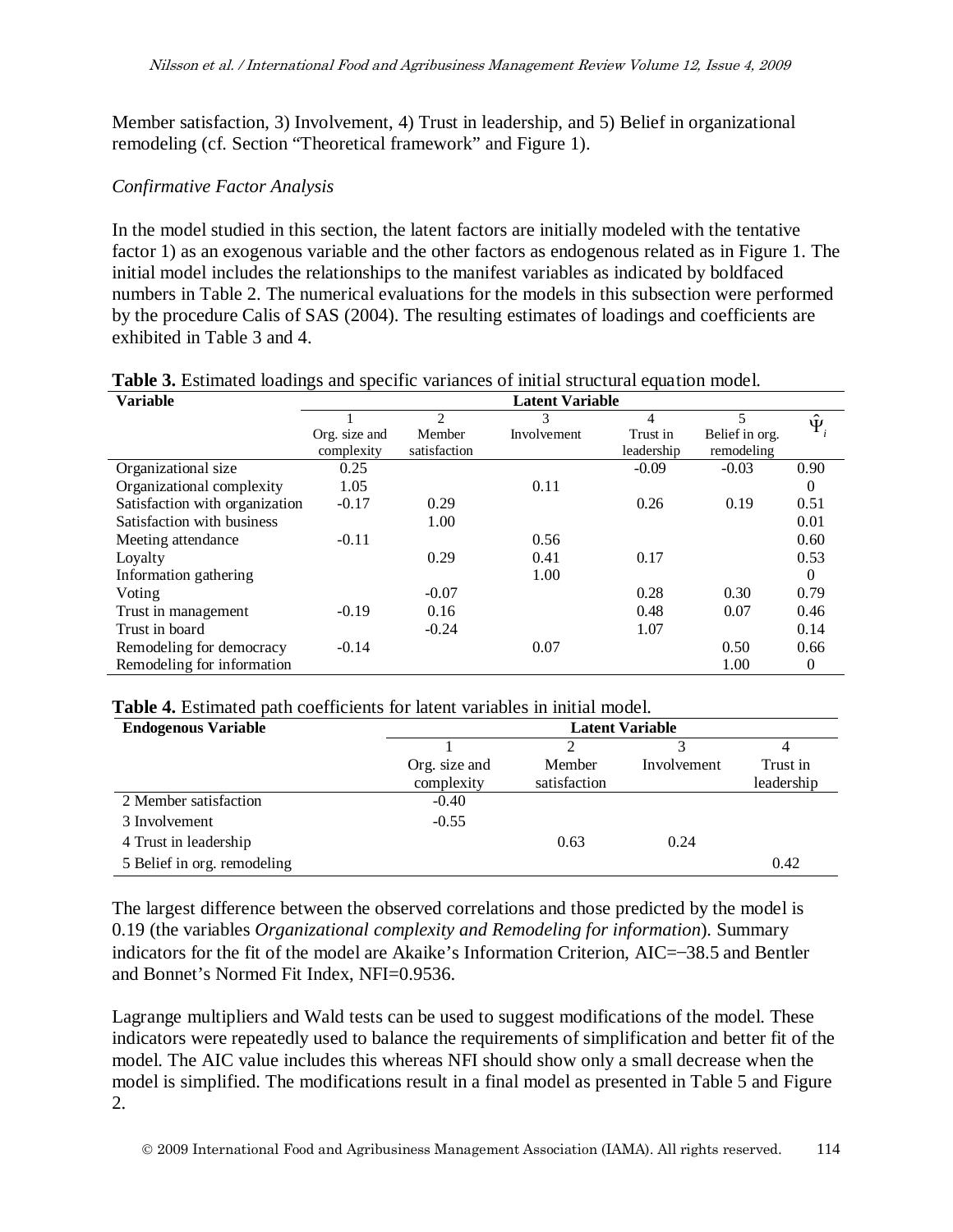| <b>Variable</b>                   |                             |                        |             |                        |                              |                |
|-----------------------------------|-----------------------------|------------------------|-------------|------------------------|------------------------------|----------------|
|                                   |                             | $\mathfrak{D}$         |             | 4                      | $\overline{5}$               | $\hat{\Psi}_i$ |
|                                   | Org. size and<br>complexity | Member<br>satisfaction | Involvement | Trust in<br>leadership | Belief in org.<br>remodeling |                |
| Organizational size               | 0.31                        |                        |             |                        |                              | 0.90           |
| Organizational complexity         | 1.13                        |                        |             |                        | 0.29                         | $\mathbf{0}$   |
| Satisfaction with<br>organization | $-0.19$                     | 0.36                   |             | 0.21                   | 0.15                         | 0.52           |
| Satisfaction with business        |                             |                        |             |                        |                              | 0              |
| Meeting attendance                |                             |                        | 0.62        |                        |                              | 0.61           |
| Loyalty                           |                             | 0.40                   | 0.45        |                        |                              | 0.55           |
| Information gathering             |                             |                        | л           |                        |                              | $\mathbf{0}$   |
| Voting                            |                             |                        |             | 0.23                   | 0.31                         | 0.80           |
| Trust in management               | $-0.24$                     | 0.30                   |             | 0.38                   |                              | 0.48           |
| Trust in board                    |                             |                        |             | T                      |                              | $\bf{0}$       |
| Remodeling for democracy          | $-0.18$                     |                        |             |                        | 0.45                         | 0.67           |
| Remodeling for information        |                             |                        |             |                        |                              | $\bf{0}$       |

**Table 5.** Estimated loadings and specific variances  $\hat{\Psi}$  of final structural equation model.<sup>[2](#page-14-0)</sup>



Figure 2. Estimated causalities (with standard errors) between the latent variables.

Several of the path coefficients between latent and manifest variables are removed in the final model, whereas a path is added between the latent variables *Organization size* and *Belief in organizational remodeling.* The goodness-of-fit criteria for the final model are AIC=–58.1 and NFI=0.9567 reflecting about the same fit as the initial one because the NFI value is barely

<span id="page-14-0"></span> <sup>2</sup> Figures in boldface are fixed prior to estimation.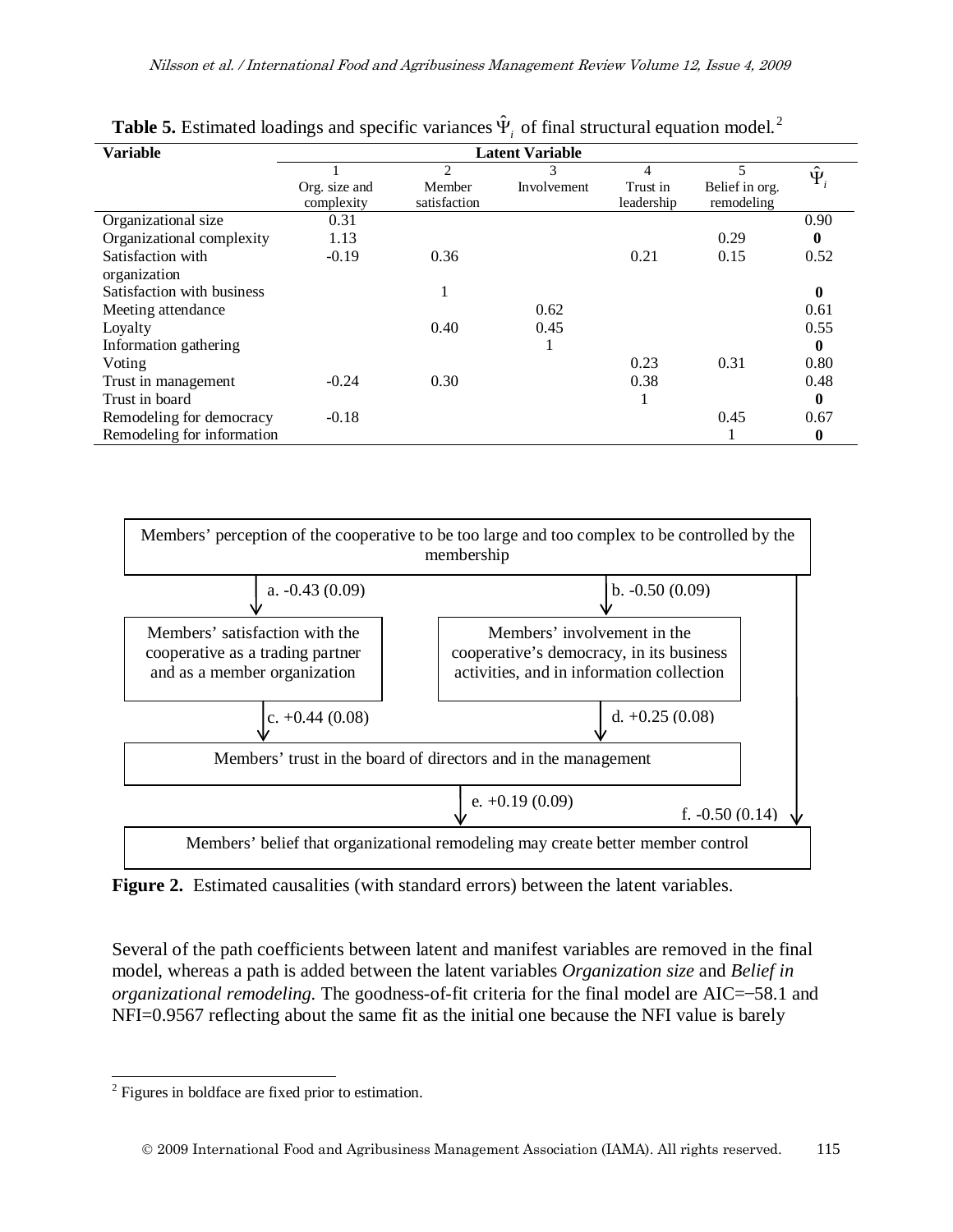changed. However, the improvement compared to the initial model according to the lower AIC value is substantial, due to the removal of non-significant path coefficients.

The standard errors of the estimated loadings in Table 5 vary from 0.06 to 0.14. All except two loadings are significant at level 5% when testing the coefficient to be zero. The exceptions are the one equal to 0.15 (*t-*statistic=1.72) between *Satisfaction with organization* and latent variable 5 and the one equal to − 0.18 (*t*=–1.92) between *Remodeling for democracy* and latent variable 1. Removals of these non-significant loadings lead to higher values of the AIC criterion.

The predicted correlation coefficients using the final model in Table 5 and Figure 2 are compared to the observed correlations in Table 6 (See Appendix).

### *Discussion*

As in Figure 1, (a) – (e) in Figure 2 represent the hypotheses. A new relationship, (f), is included as the statistical test showed that this has a significant explanatory power.

All standard errors in Figure 2 are smaller than half the absolute values of the corresponding path coefficients. Hence, the relationships among the latent variables all show significant results when tested to be zero. The relationships can be explained as follows:

• The more (less) the members think that the cooperative is too large and too complex to be controlled by the membership, (a) the less (more) satisfied they are with the cooperative as a trading partner and as a member organization (H1), (b) the less (more) involved they are in the cooperative's member democracy, in its business activities and in information collection (H2), and (f) the less (more) they believe that organizational changes in the cooperative can improve member control.

The first two causalities are in accordance with the hypotheses whereas the third one was not foreseen. Rather, it was expected that the causality would be only indirect, via satisfaction, involvement and trust. Nevertheless the perception of too large and too complex an organization turned out to have influence in its own right. A plausible interpretation is that the members have internalized the links between perception of size and complexity on the one hand and satisfaction and involvement on the other hand, so they have given up rescue possibilities beforehand.

- The more (less) satisfied the members are with the cooperative as a trading partner and as a member organization, (c) the more (less) trust they have in the board of directors and in the management (H3).
- The more (less) involved the members are in the cooperative's member democracy, in its business activities, and in information collection, (d) the more (less) trust they have in the board and in the management (H4).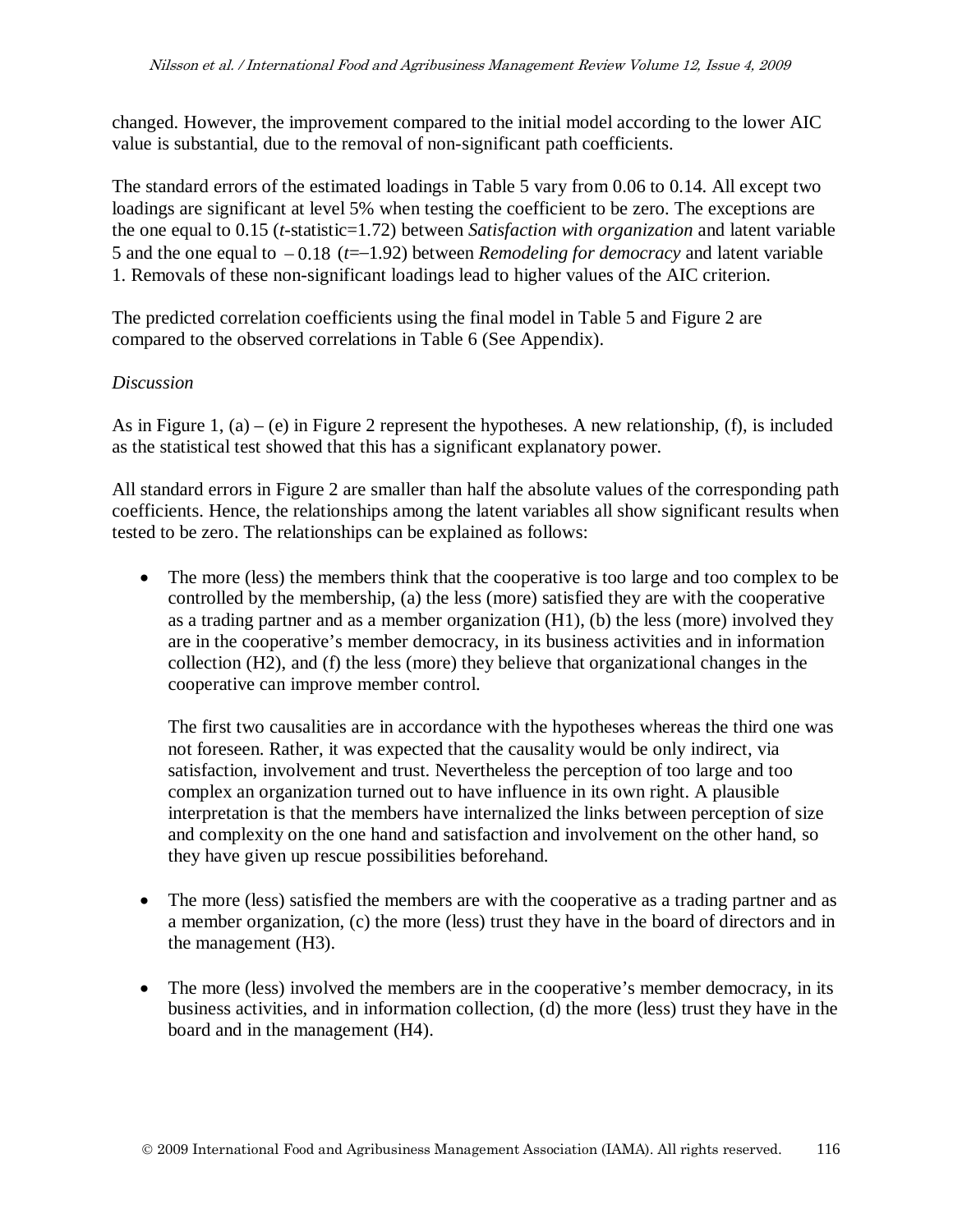• The more (less) trust the members have in the board and in the management, (e) the more (less) positive they are to organizational changes which are intended to raise member control (H5).

The theoretical model is confirmed by the empirical test. When members of a traditionally organized cooperative consider the cooperative to be too large and too complex to be controlled by the membership, they rank low in terms of satisfaction and involvement. The poor satisfaction and the low involvement are linked to poor trust in the board and in the management.

However, there might be a possibility that the members, in spite of their dissatisfaction, low involvement and lack of confidence in the leadership, are willing to remodel the cooperatives to attain more member control. This study finds, however, that the members do not have much belief in this possibility.

# **Conclusions and Implications**

The findings of this study indicate that traditional cooperatives, when they become very large and get very complex business operations, may face difficulties in relation to their members. The members are no longer able to control the cooperatives, and so they become dissatisfied with the cooperative and they lose their involvement in it. This discontent results in the loss of trust in the leadership who must be held responsible for the development of the cooperative. The consequence may be that the members do not believe that it is possible to restore a wellfunctioning member control through remodeling the cooperative.

The members may understand that the cooperative must grow or merge and that it has to expand vertically in order to preserve its competitiveness. They may understand that these organizational changes are necessary for the cooperative to offer good prices and good services to the members. Nevertheless, the development implies that the cooperative will act as any other firm on the market.

Another dimension of this development concerns the financial aspects. As the cooperatives expand, the farmers do not want to and are not able to invest sufficiently large amounts of money and so outside investors often become stakeholders in the cooperatives. The external co-owners bring with them another way of doing business, which is often not appreciated by the farmers.

This process is parallel to what Hogeland (2006) describes in terms of changing cultures within the farmer communities. The cooperatives must integrate horizontally and vertically if they are to preserve their competitiveness. A consequence is that the farmers become alienated to the cooperatives. Holmström (1999) explains that the increasing business volume of the cooperatives and the growing assets create problems in terms of suboptimal investments as well as inefficient decision-making.

The shrinking member control in the large cooperatives is, according to Harte (1997), a natural effect of better functioning markets. As the cooperatives can no longer contribute to lower the farmers' transaction costs, the farmers will have less interest in the cooperatives. Bager (1996) supported by Hind (1997; 1999) claims that the management has taken control of the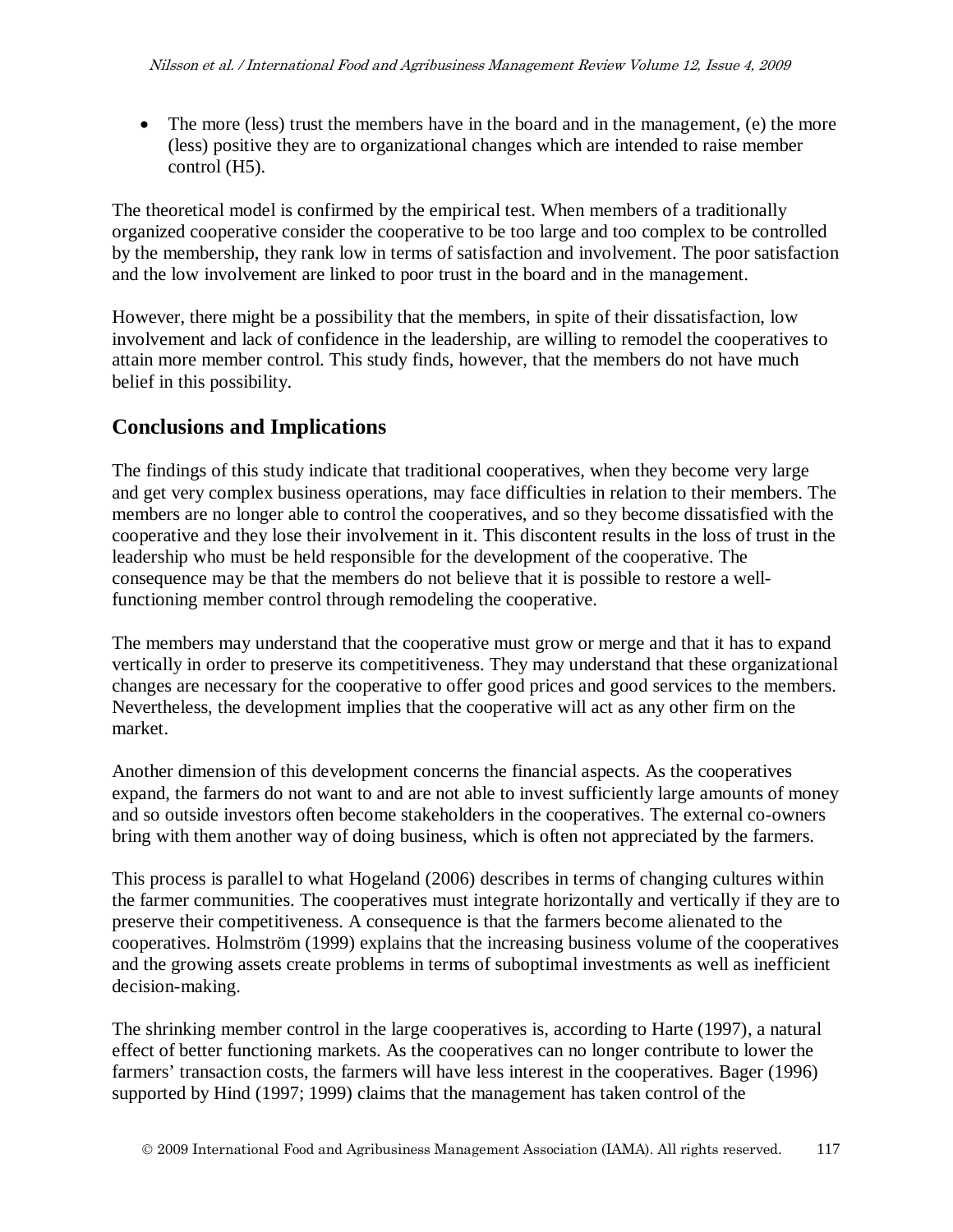cooperatives to the detriment of the farmers – also this can be expressed in terms of changing cultures. Fulton (1995) says that changes in the structure of agriculture (industrialization) have decreased the power of the cooperatives. As the cooperatives try to adapt to the new market conditions, the farmers are affected. Thus, the cooperatives are entering the fifth stage in Cook's (1995) life cycle, the one where cooperatives have to conduct major structural changes as the problems of the vaguely defined property rights have become too serious.

All the above-mentioned studies are observations written by insightful researchers. The present study provides rigid empirical support to these studies. It must however be born in mind that this study concerns one single cooperative, based in one country and operating in a specific industry. Hence, these findings can not be claimed to have general validity.

If the board of a troubled cooperatives does not succeed in limited reform endeavors (such as those studied here) it may be compelled to choose more radical organizational changes, notwithstanding weak member support. This will probably imply another ownership structure – the introduction of tradable and appreciable delivery rights, the conversion of the cooperative society into a holding company with the membership as stockholders, and other measures. The common denominator for these options is that there must be a solution to the problems of the socalled vaguely defined property rights. Hence, more individualized ownership is required, by the farmer members, by farmer organizations or by external financiers. If the members do not care much about their cooperative in their patron role, they may become more involved in an investor role.

The board of directors of the cooperative under study has in the spring 2009, after the data for this study were collected, made a decision to remodel its organizational form. Maintaining the cooperative business form, it has increased the individual ownership and offered a market for two new types of shares. The experiences from the spring and the summer 2009 are, however, not very positive. The members have shown only little interest in the new shares and only few shares are traded on the market for these shares. The board has also started a process of focusing the business operations, selling out peripheral units. These new strategy has been successful, also in the eyes of the members.

# **References**

- Bager, T. (1996). *Organisations in sectors. Explaining the dissemination of populations of formal organization in economic sectors – bridging rational choice and institutional approaches.* Esbjerg, Denmark: South Jutland University Press.
- Borgen, S.O. (2001). Identification as a trust-generating mechanism in cooperatives. *Annals of Public and Cooperative Economics* 72 (2), 208–228.
- Chaddad, F.R., & Cook. M.L. (2007). Conversions and other forms of exit in U.S. agricultural cooperatives. In Karantininis, K., & Nilsson, J. (Eds), *Vertical Markets and Cooperative Hierarchies. The Role of Cooperative in the Agri-Food Industry.* Dordrecht, Netherlands: Springer, 61–72.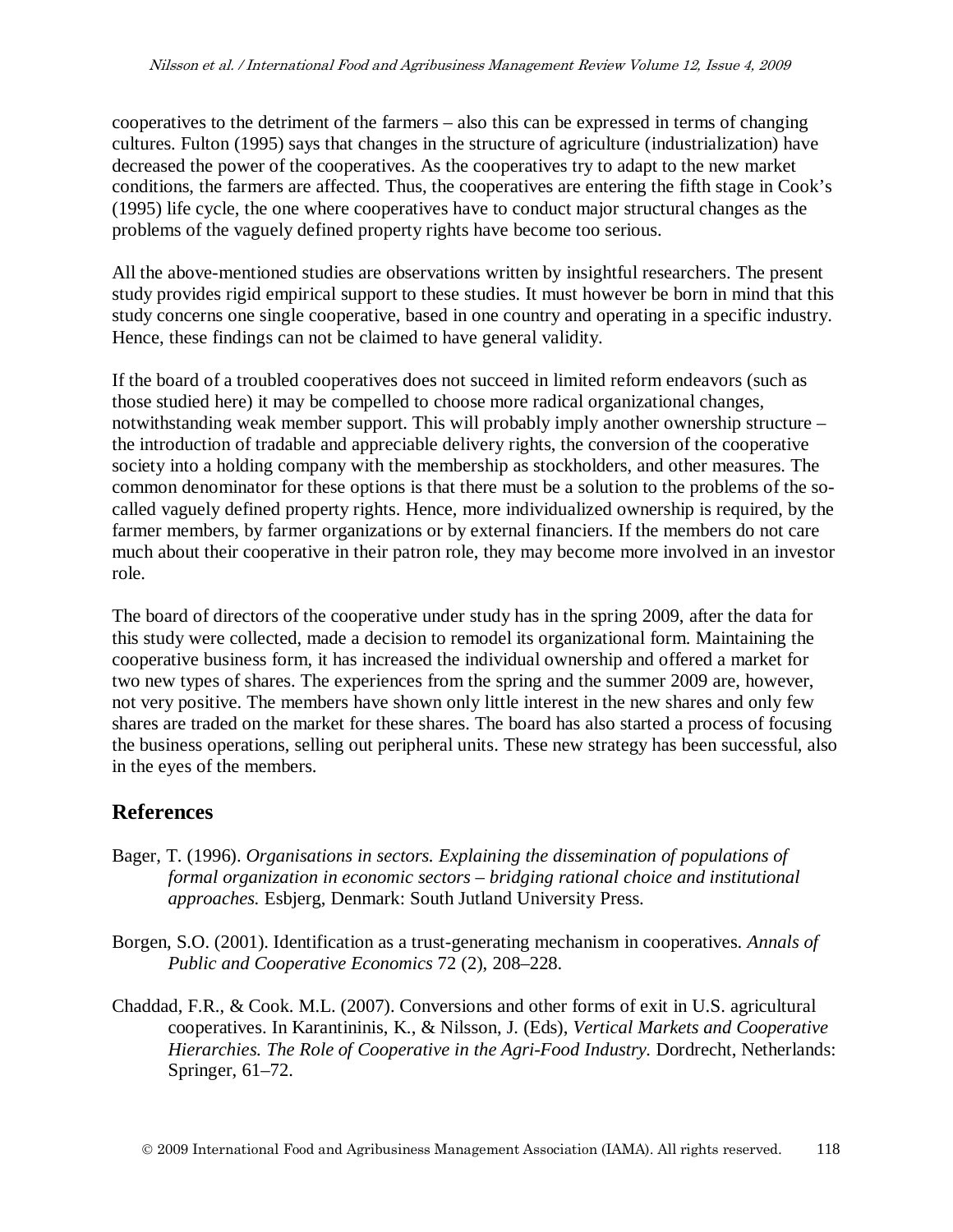- Cook, M.L. (1995). The future of U.S. agricultural cooperatives. *American Journal of Agricultural Economics* 77, 1153–1159.
- Fulton, M. (1995). The future of cooperatives in Canada: A property rights approach. *American Journal of Agricultural Economics* 77, 1144–1152.
- Gray, T.W., & Kraenzle, C.A. (1998). Member participation in agricultural cooperatives: A regression and scale analysis. *RBS Research Report* 165. Washington DC: US Department of Agriculture, Rural Business – Cooperative Service.
- Hansen, M.H., Morrow Jr., J.L., & Batista, J.C. (2002). The impact of trust on cooperative membership retention, performance and satisfaction: An exploratory study. *International Food & Agribusiness Management Review* 5, 41–59.
- Harte, L.N. (1997). Creeping privatisation of Irish co-operatives. A transaction cost explanation. In Nilsson, J., & van Dijk, G. (Eds), *Strategies and Structures in the Agro-food Industries.* Assen, Netherlands: van Gorcum, 31–53.
- Hind, A.M. (1997). The changing values of the cooperative and its business focus. *American Journal of Agricultural Economics* 79, 1077–1082.
- Hind, A.M. (1999). Co-operative life cycle and goals. Journal *of Agricultural Economics* 50 (3), 536–548.
- Hogeland, J.A. (2006). The economic culture of U.S. agricultural cooperatives. *Culture & Agriculture* 28 (2), 67–79.
- Holmström, B. (1999). The future of cooperatives: A corporate perspective. *Finnish Journal of Business Economics* 48 (4), 404–417.
- James Jr., H.S., & Sykuta, M.E. (2006). Farmer trust in producer- and investor-owed firms: Evidence from Missouri corn and soybean producers. *Agribusiness. An International Journal* 22 (1), 135–153.
- Johnson R.A., & Wichern D.W. (2007). *Applied multivariate statistical analysis,* Sixth ed. Upper Saddle River, NJ: Prentice Hall.
- Kyriakopoulos, K. (2000). *The market orientation of cooperative organizations. learning strategies and structures for integrating firm and members.* Assen, Netherlands: van Gorcum.
- Lang, K.A. (2006). Cognition, agency theory and organizational failure: A Saskatchewan Wheat Pool case study. MSc thesis, Saskatoon: University of Saskatchewan.
- Nilsson, J. (2001). Farmer co-operatives: Organizational models and their business environment. In Birchall, J. (Ed), *The New Mutualism in Public Policy.* London, U.K.: Routledge, 132– 154.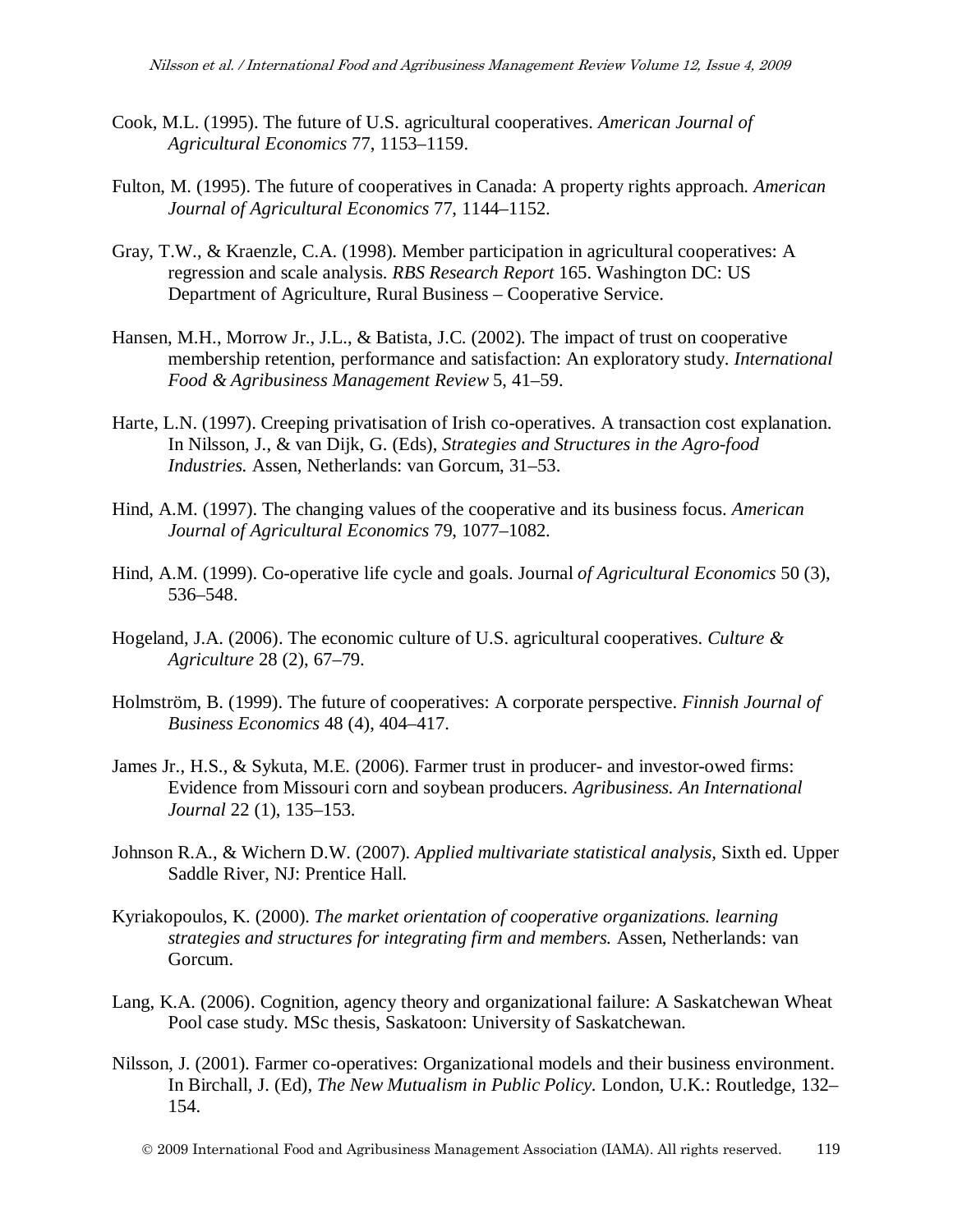- Nilsson, J., & Ohlsson, C. (2007). The New Zealand dairy cooperatives' adaptation to changing market conditions. *Journal of Rural Cooperation* 35 (1), 43–70.
- Österberg, P., & Nilsson, J. (2009). Members' Perception of their Participation in the Governance of Cooperatives: The Key to Trust and Commitment in Agricultural Cooperatives. *Agribusiness. An International Journal* 25 (2), 181-197.
- Rousseau, D.M, Sitken, S.B., Burt, R.S. & Camerer, C. (1998). Not so different after all: A cross-discipline view of trust. *Academy of Management Review* 23 (1), 393–404.
- SAS (2004) SAS/Stat 9.1 User's Guide. Cary, North Carolina, USA: SAS Institute Inc.
- Van Bekkum, O.-F. (2001). *Cooperative models and farm policy reform. Exploring patterns in structure-strategy matches of dairy cooperatives in protected vs. liberalized markets.* Assen, Netherlands: van Gorcum.
- Van Bekkum, O.F., & Bijman, J., (2006). "Innovations in cooperative ownership: Converted and hybrid listed cooperatives". Paper presented in  $7<sup>th</sup>$  International Conference of Management in AgriFood Chains and Networks, Ede, Netherlands, May 31–June 1.
- Van der Krogt, D., Nilsson, J., & Høst, V. (2007). The impact of cooperatives' risk aversion and equity capital constraints on their inter-firm consolidation and collaboration strategies – with an empirical study of the European dairy industry. *Agribusiness. An International Journal* 23 (4), 452–472.
- Zusman, P. (1993). Participants' ethical attitudes and organizational structure and performance: Application to the cooperative enterprise. In Csaki, C., & Kislev, Y. (Eds). *Agricultural Cooperatives in Transition.* Boulder, CO: Westview Press, 23–54.